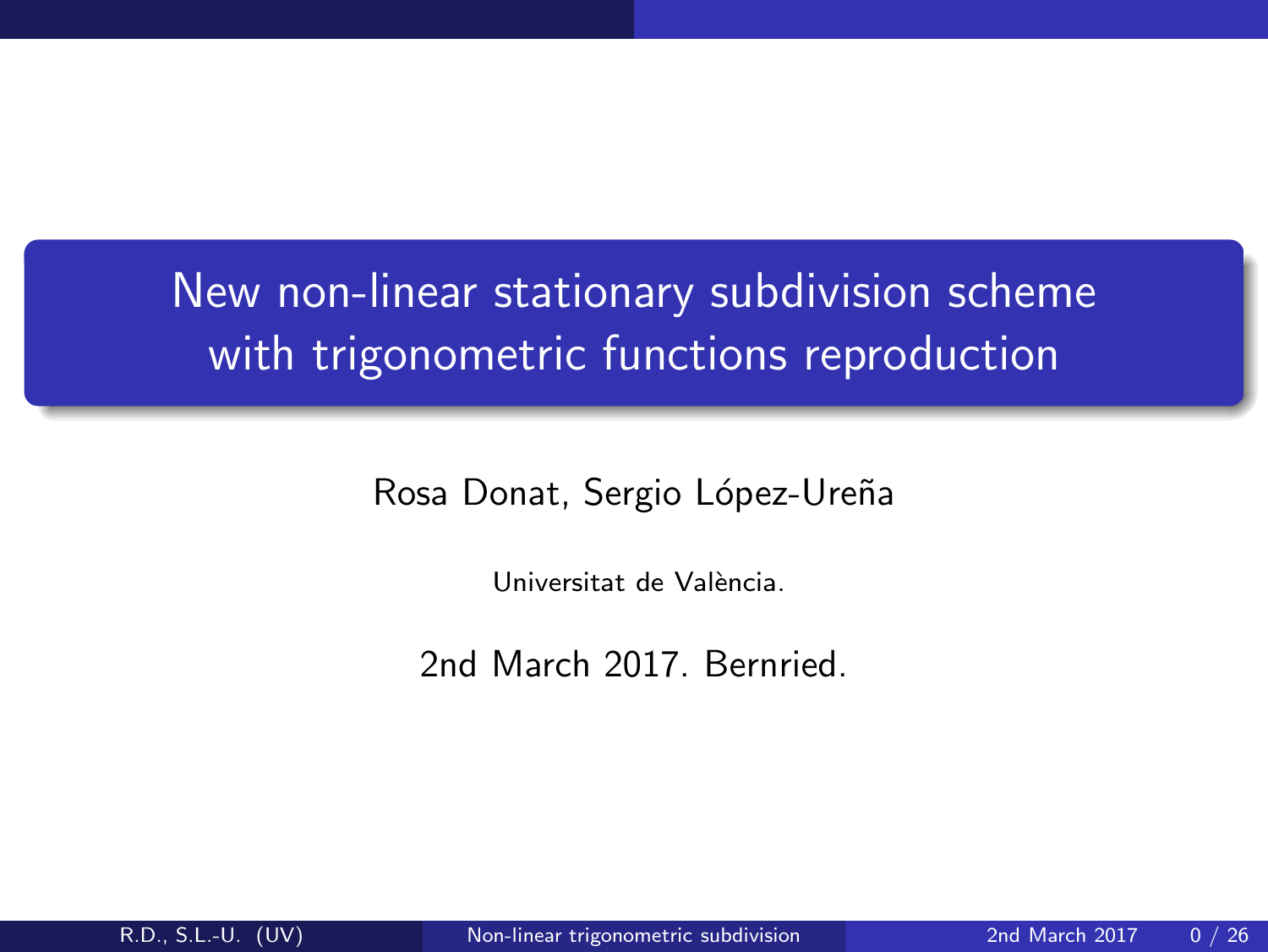## **[Properties](#page-16-0)**

- **•** [Reproduction](#page-17-0)
- [Monotonicity preserving](#page-22-0)
- **[Convergence](#page-26-0)**
- <span id="page-1-0"></span>**•** [Approximation order](#page-30-0)

## [Proximity study](#page-33-0)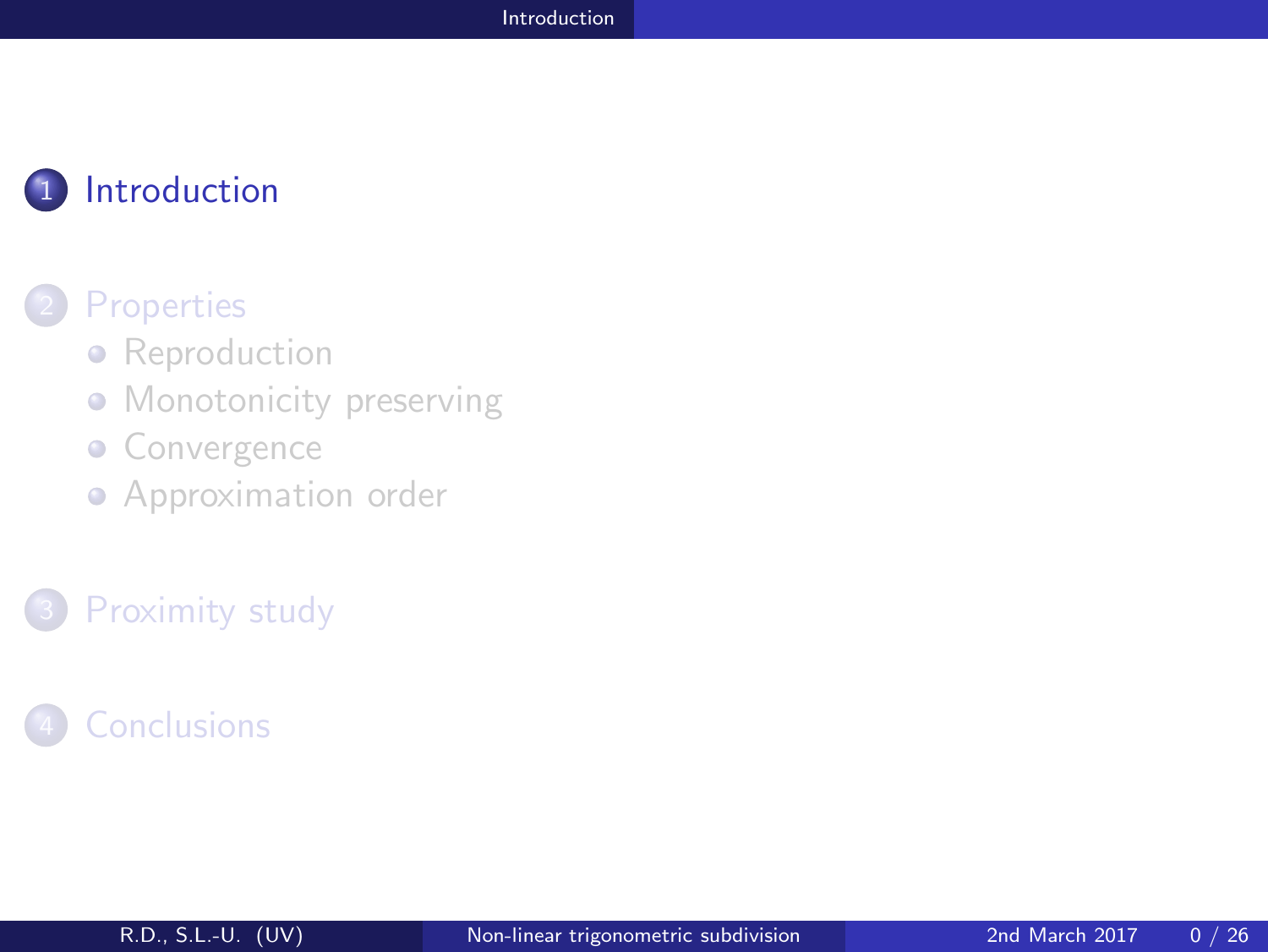# Subdivion schemes

<span id="page-2-0"></span> $f^k \longmapsto f^{k+1}$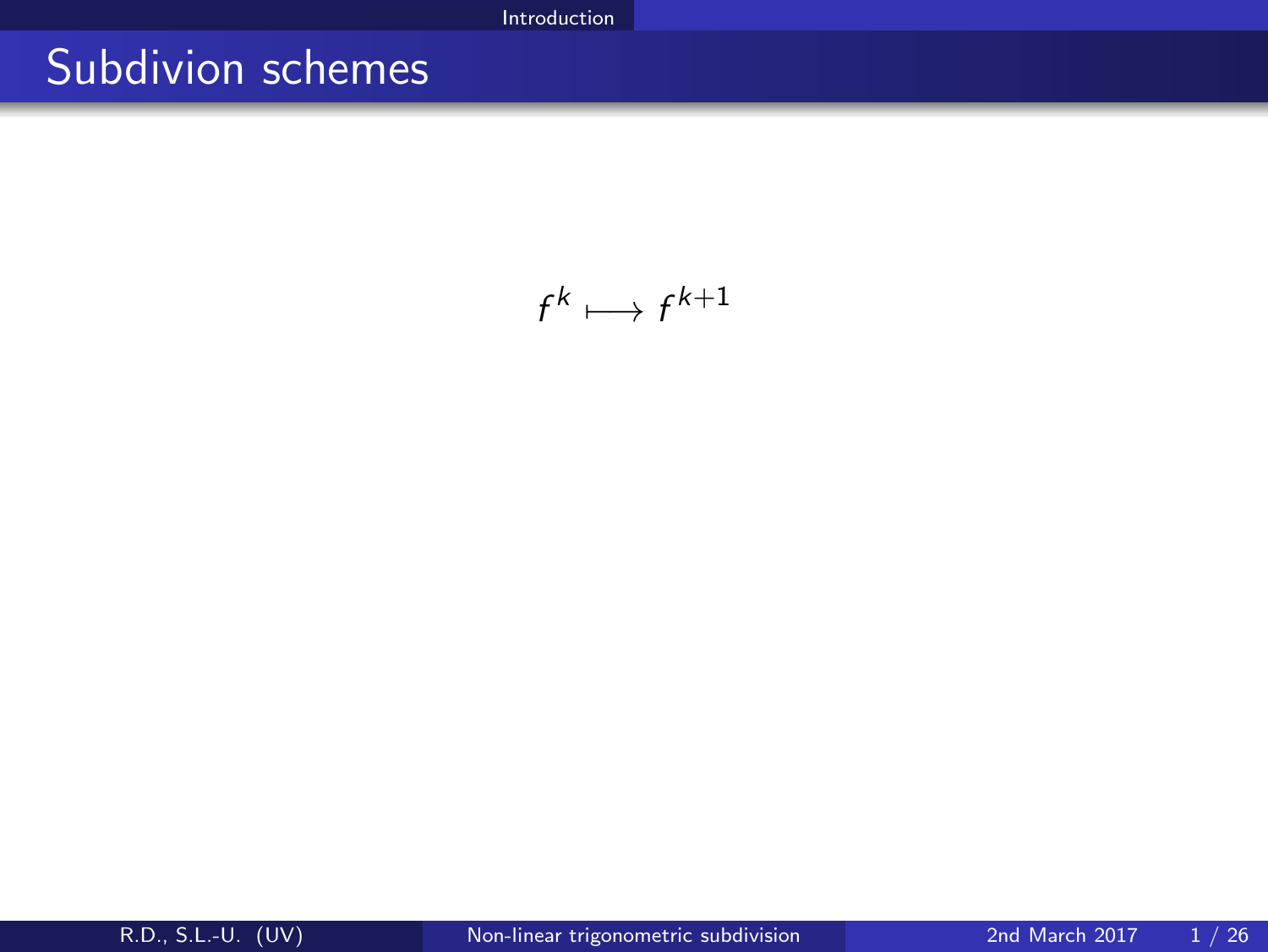# Subdivion schemes

<span id="page-3-0"></span>
$$
f^k \longmapsto f^{k+1}
$$

In this talk: 
$$
f^k \in I_\infty(\mathbb{Z})
$$

Univariate, uniform, binary, local, interpolatory:

$$
f_{2i}^{k+1} = f_i^k, \qquad f_{2i+1}^{k+1} = \Psi^k(f_{i-q}^k, \dots, f_i^k, f_{i+1}^k, \dots, f_{i+q}^k), \qquad i \in \mathbb{Z}.
$$

Linear: Ψ<sup>k</sup> linear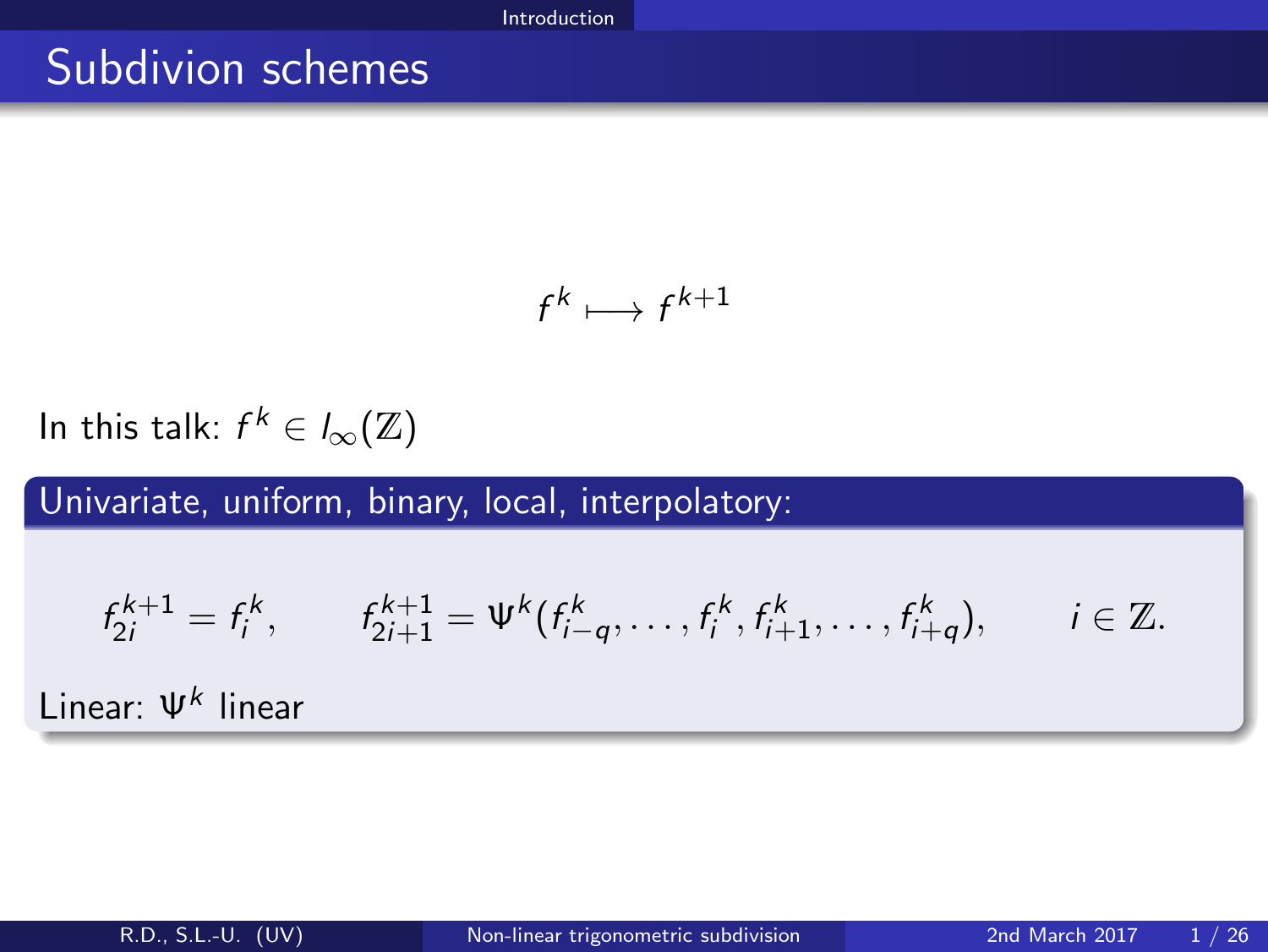# Reproduction

A subdivision scheme reproduces set of function  $\mathcal F$  if for any  $F \in \mathcal F$ 

<span id="page-4-0"></span>
$$
f^k = (F(i2^{-k}))_{i \in \mathbb{Z}} \quad \Longrightarrow \quad f^{k+1} = (F(i2^{-(k+1)}))_{i \in \mathbb{Z}}.
$$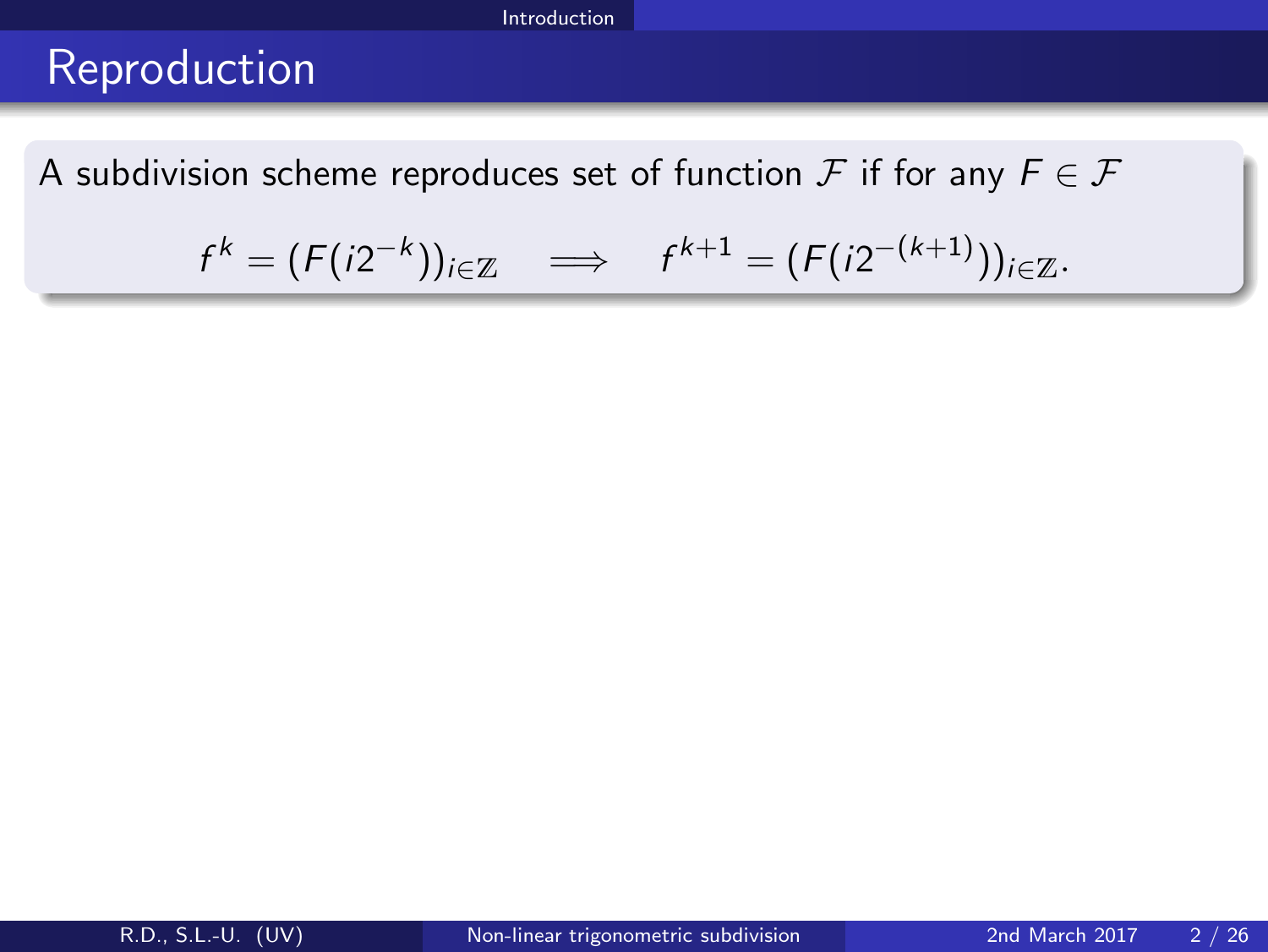# **Reproduction**

A subdivision scheme reproduces set of function  $\mathcal F$  if for any  $F \in \mathcal F$ 

$$
f^k = (F(i2^{-k}))_{i \in \mathbb{Z}} \quad \Longrightarrow \quad f^{k+1} = (F(i2^{-(k+1)}))_{i \in \mathbb{Z}}.
$$

Nira Dyn, David Levin and Ariel Luzzatto. Exponentials reproducing subdivision schemes. Foundations of Computational Mathematics, 3(2):187–206, 2003.

Costanza Conti and Lucia Romani.

Algebraic conditions on non-stationary subdivision symbols for exponential polynomial reproduction.

J. Comput. Appl. Math., 236(4):543–556, September 2011.

Exponential polynomials

<span id="page-5-0"></span>
$$
\mathcal{F}=\{\sum_{i=0}^g\sum_{n=0}^{\nu_i}c_{i,n}t^n\exp(\gamma_it):c_{i,n}\in\mathbb{R}\}.
$$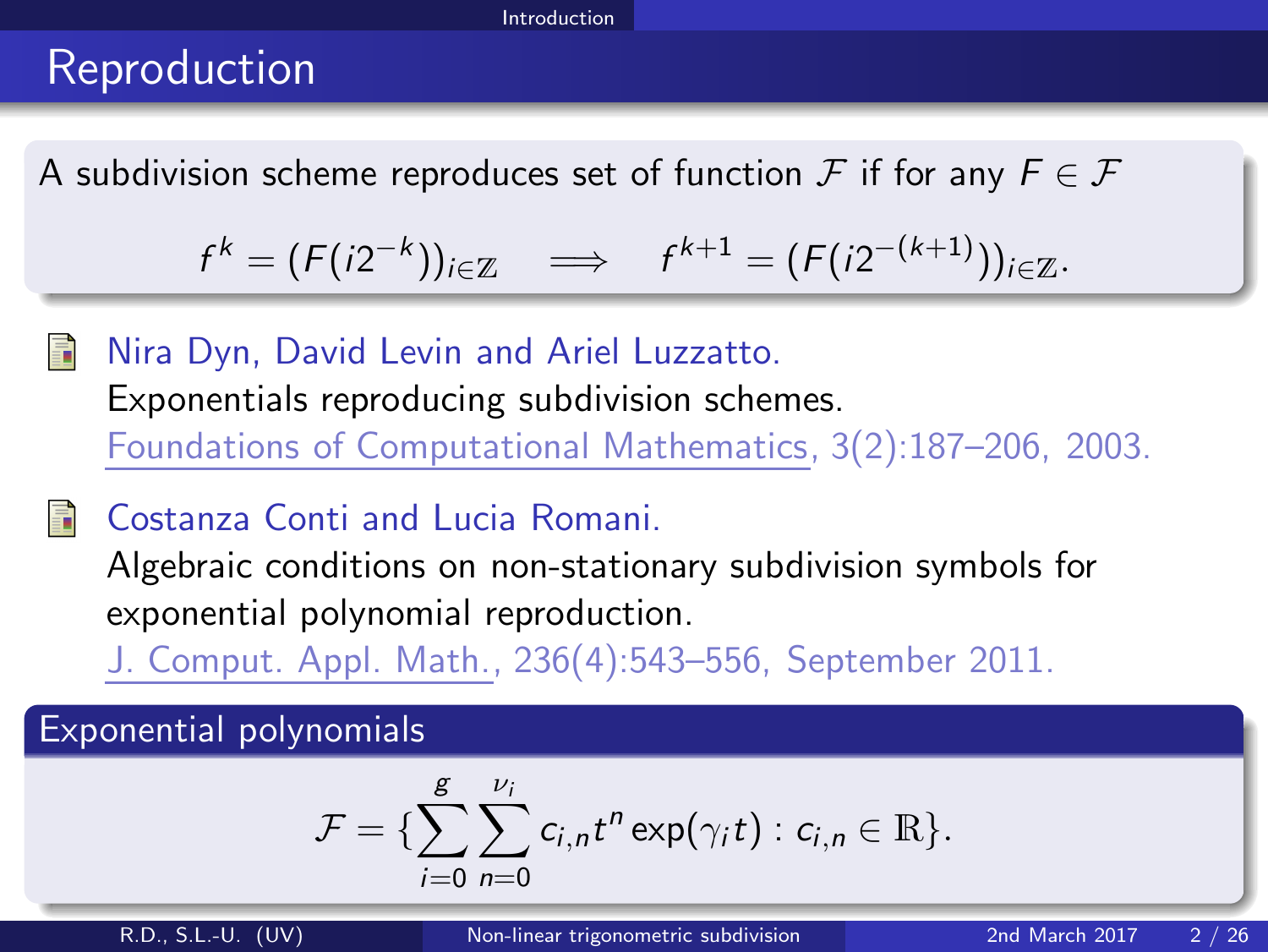Applications: Computer Aided Geometric Design

<span id="page-6-0"></span>
$$
\mathcal{F}(\gamma) = \{\tilde{c}_{0,0} \cos(\gamma t) + \tilde{c}_{1,0} \sin(\gamma t) + \tilde{c}_{2,0} : \tilde{c}_{i,n} \in \mathbb{R}\}
$$
  

$$
\gamma_0 = \iota \gamma, \gamma_1 = -\iota \gamma, \gamma_2 = 0, \ \nu_0 = \nu_1 = \nu_2 = 0, \quad 0 \neq \gamma \in (-\pi, \pi) \cup \iota \mathbb{R}.
$$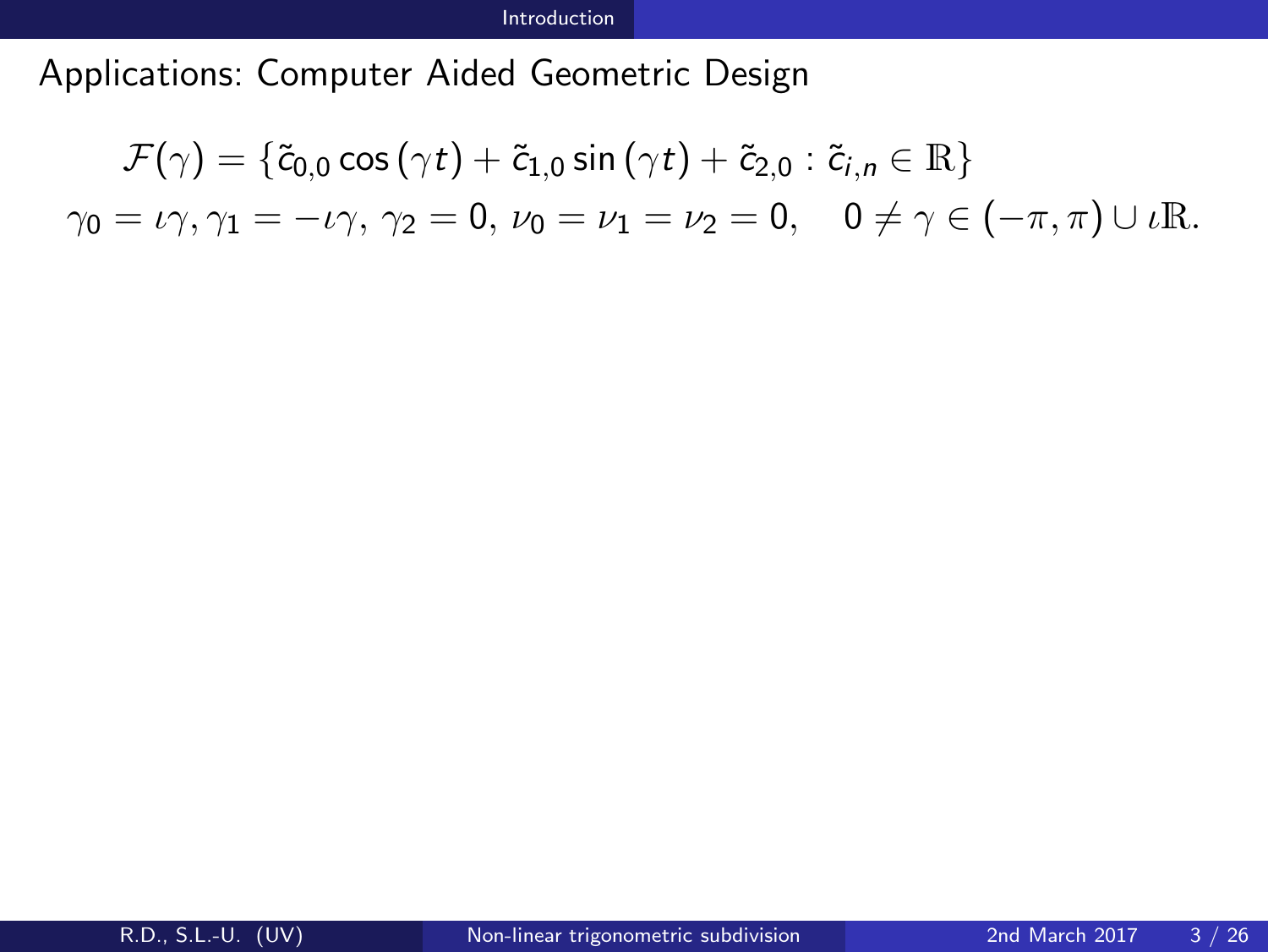Applications: Computer Aided Geometric Design

$$
\mathcal{F}(\gamma) = \{\tilde{c}_{0,0} \cos(\gamma t) + \tilde{c}_{1,0} \sin(\gamma t) + \tilde{c}_{2,0} : \tilde{c}_{i,n} \in \mathbb{R}\}
$$
  

$$
\gamma_0 = \iota \gamma, \gamma_1 = -\iota \gamma, \gamma_2 = 0, \ \nu_0 = \nu_1 = \nu_2 = 0, \quad 0 \neq \gamma \in (-\pi, \pi) \cup \iota \mathbb{R}.
$$

### Linear non-stationary scheme:

$$
f_{2i+1}^{k+1} = \frac{1}{2} f_i^k + \frac{1}{2} f_{i+1}^k - \Gamma_{\gamma}^k \left( f_{i+2}^k - f_{i+1}^k - f_i^k + f_{i-1}^k \right)
$$

$$
\Gamma_{\gamma}^k = \frac{1}{2} \frac{1}{\left( 2\sqrt{\frac{1 + \cos(\gamma 2^{-k})}{2}} + 1 \right)^2 - 1}
$$

<span id="page-7-0"></span>
$$
f^{k+1} = T^k_\gamma f^k
$$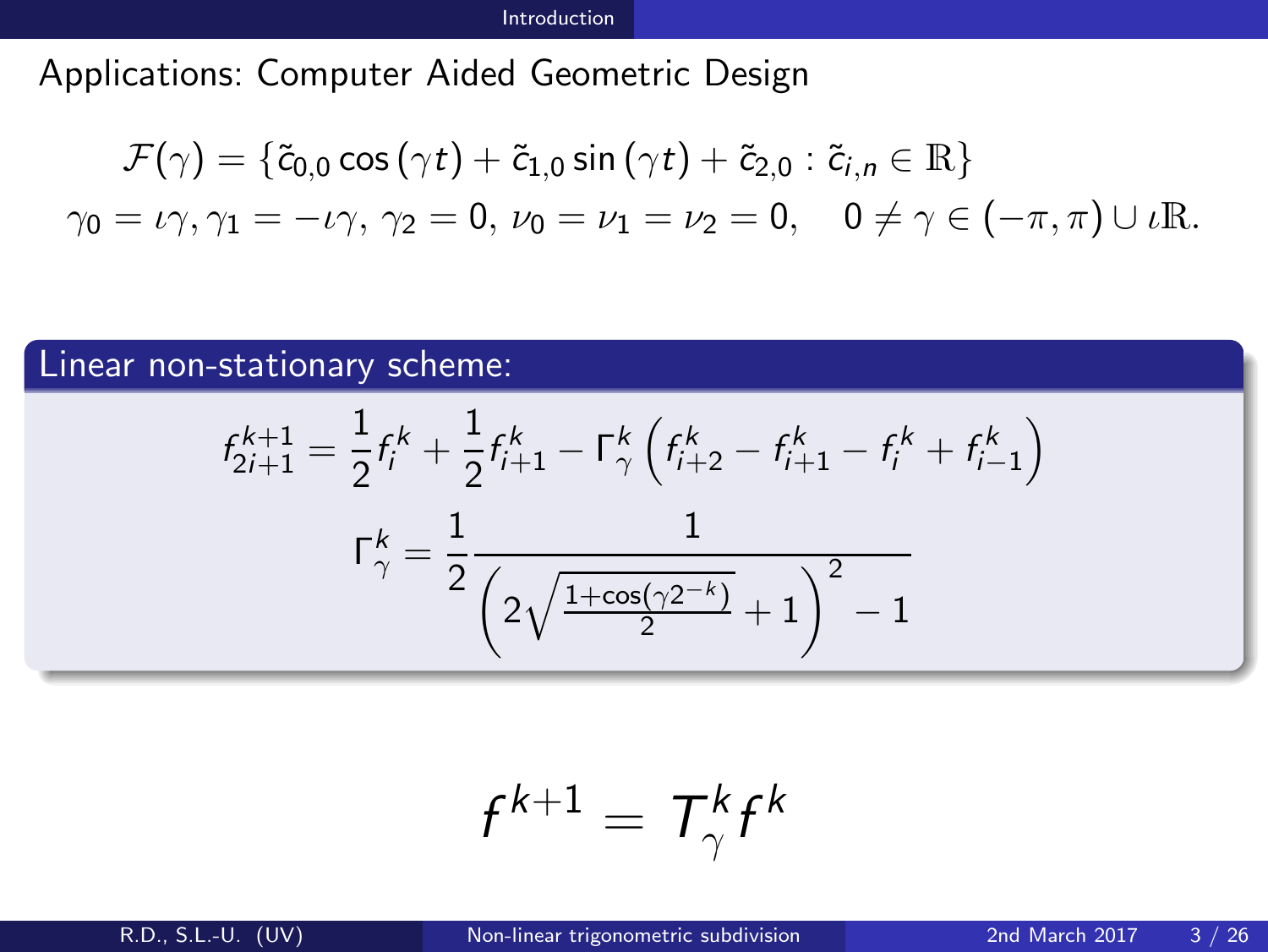<span id="page-8-0"></span> $\mathcal{T}_{\gamma}^{k}$  depends on cos $(\gamma 2^{-k})$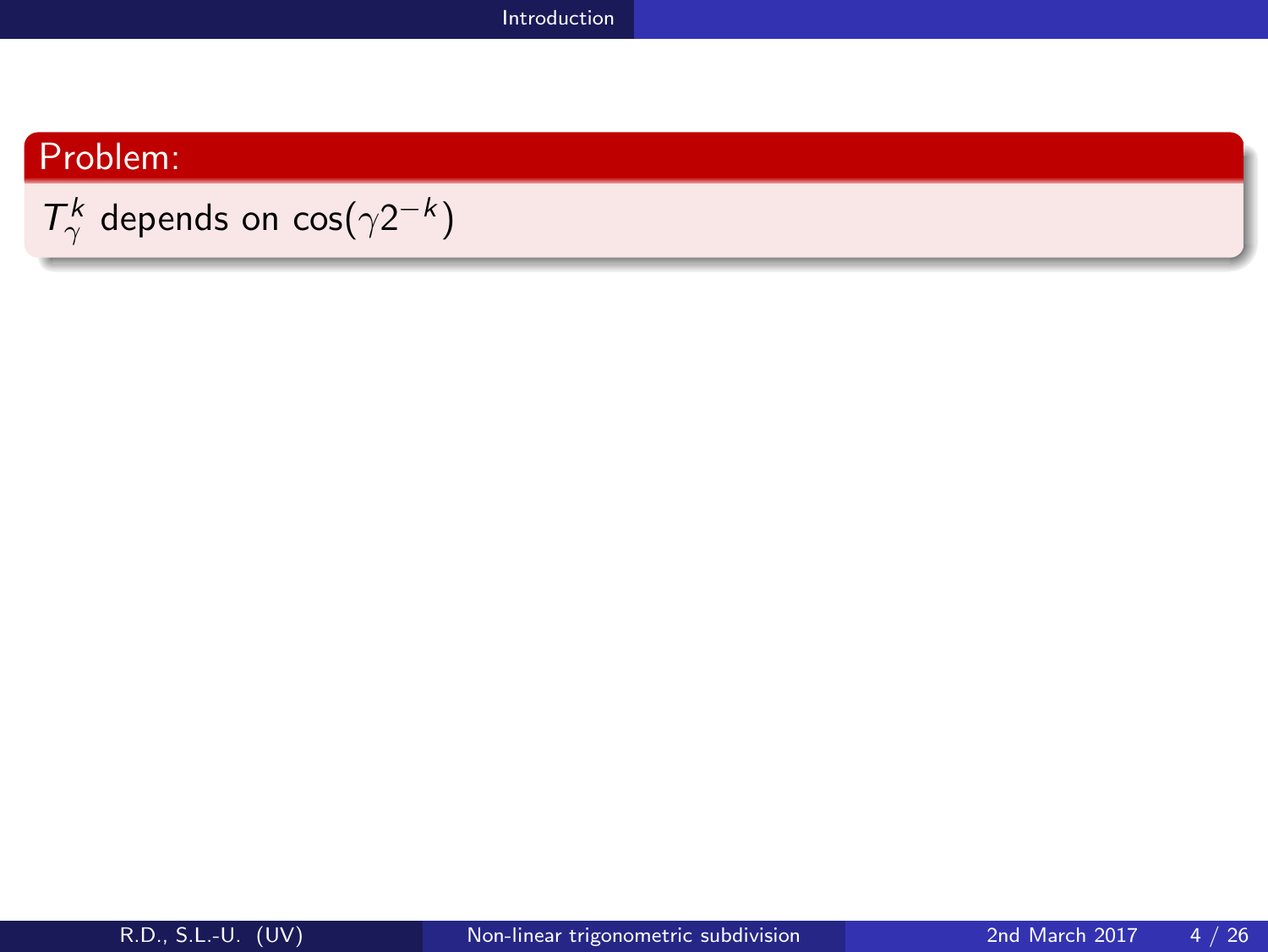$$
\mathcal{T}_{\gamma}^{k}
$$
 depends on  $\cos(\gamma 2^{-k})$ 

## Solution:

<span id="page-9-0"></span>Compute 
$$
\cos(\gamma 2^{-k})
$$
 from  $f^k = (F(i2^{-k}))_{i \in \mathbb{Z}}$ .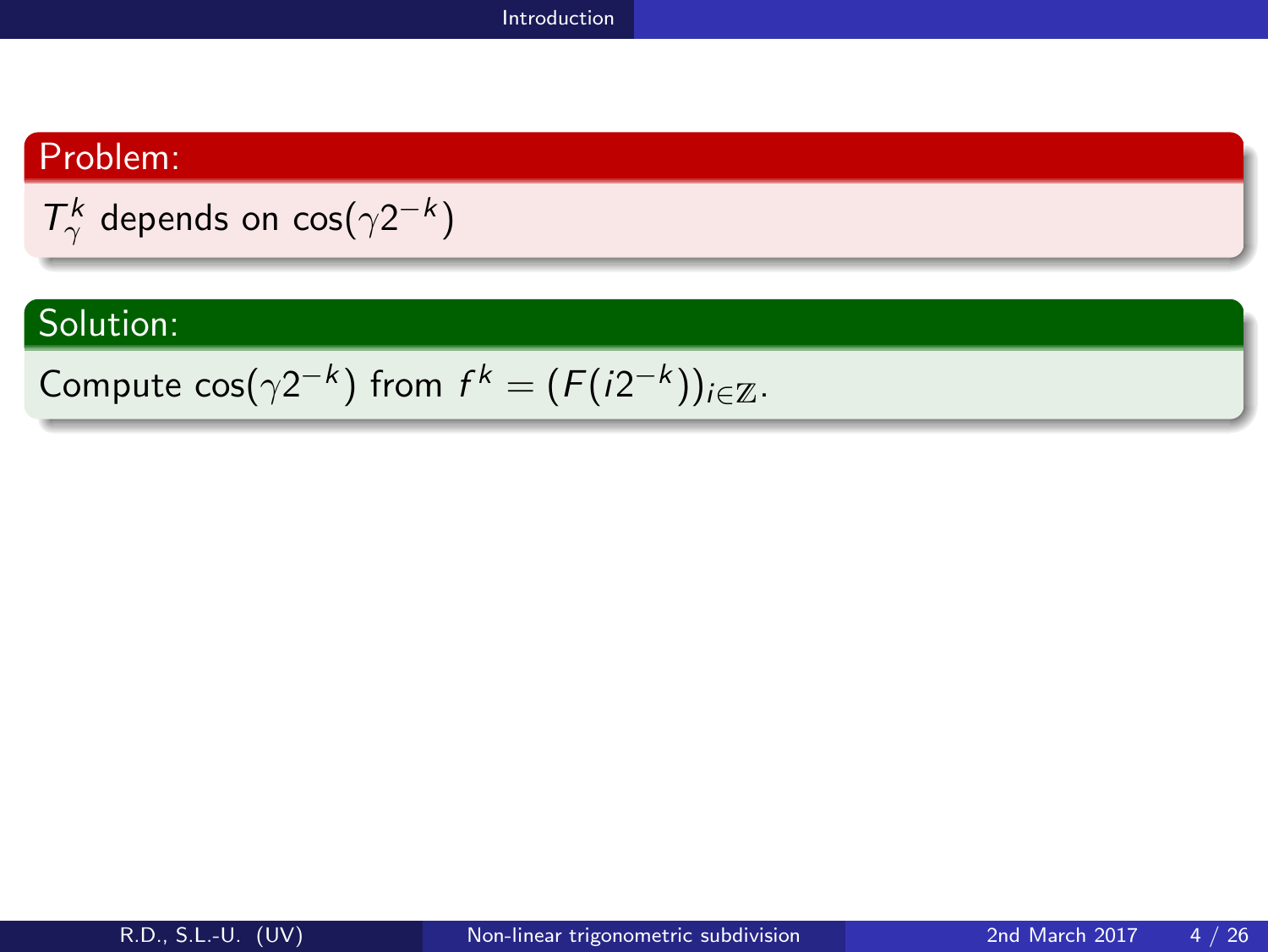$$
\mathcal{T}_{\gamma}^{k}
$$
 depends on  $\cos(\gamma 2^{-k})$ 

## Solution:

Compute 
$$
\cos(\gamma 2^{-k})
$$
 from  $f^k = (F(i2^{-k}))_{i \in \mathbb{Z}}$ .

## $cos(\gamma 2^{-k})$  computation

<span id="page-10-0"></span>
$$
f_{i-1}^k - (2\cos(\gamma 2^{-k}) + 1)f_i^k + (2\cos(\gamma 2^{-k}) + 1)f_{i+1}^k - f_{i+2}^k = 0, \qquad \forall i \in \mathbb{Z},
$$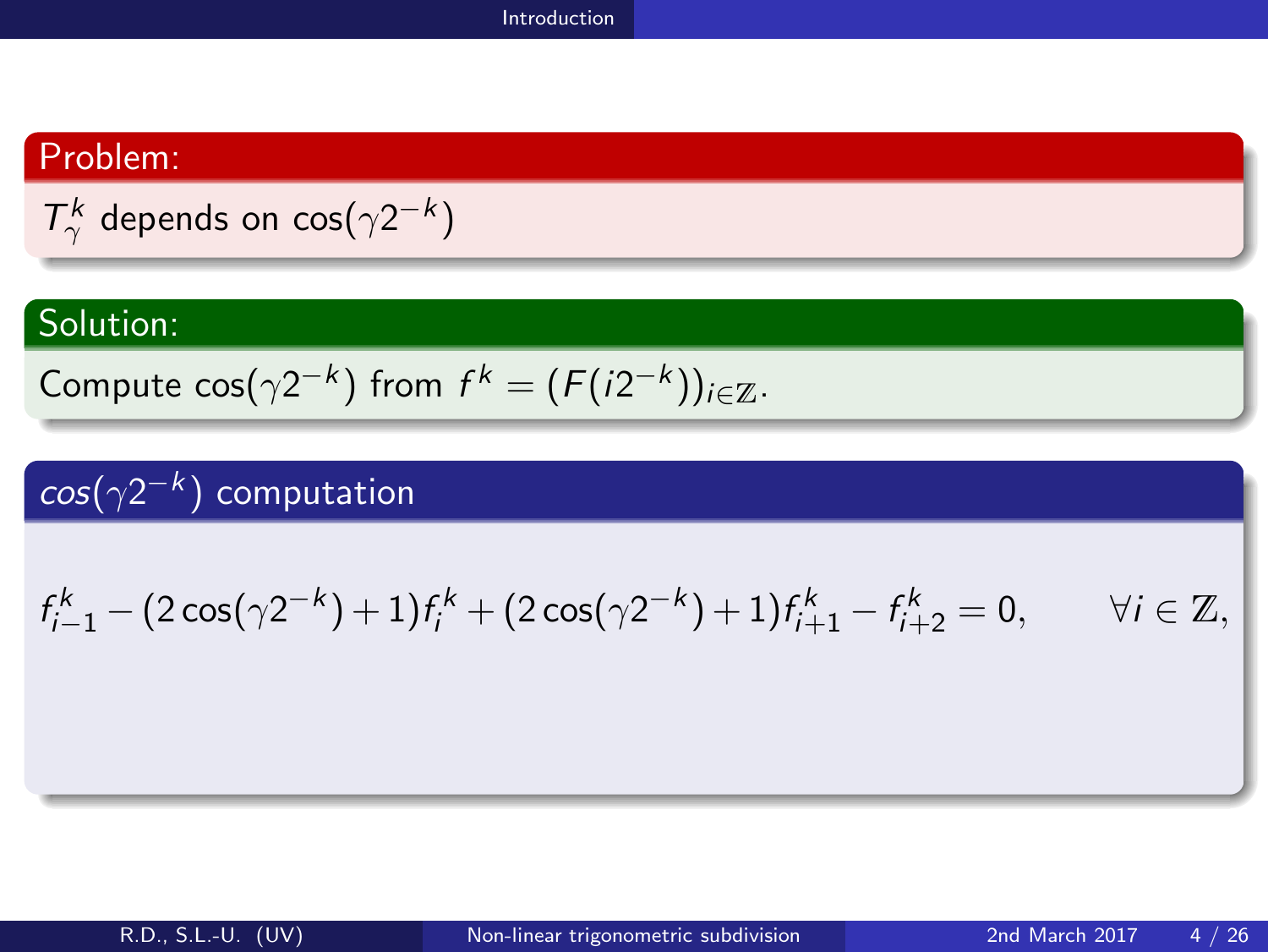$$
\mathcal{T}_{\gamma}^{k}
$$
 depends on  $\cos(\gamma 2^{-k})$ 

## Solution:

Compute 
$$
\cos(\gamma 2^{-k})
$$
 from  $f^k = (F(i2^{-k}))_{i \in \mathbb{Z}}$ .

## $cos(\gamma 2^{-k})$  computation

$$
f_{i-1}^k - (2\cos(\gamma 2^{-k}) + 1)f_i^k + (2\cos(\gamma 2^{-k}) + 1)f_{i+1}^k - f_{i+2}^k = 0, \qquad \forall i \in \mathbb{Z},
$$

<span id="page-11-0"></span>
$$
\cos(\gamma 2^{-k}) = \frac{1}{2} \left( \frac{f_{i+2}^k - f_{i-1}^k}{f_{i+1}^k - f_i^k} - 1 \right), \qquad \forall i \in \mathbb{Z}.
$$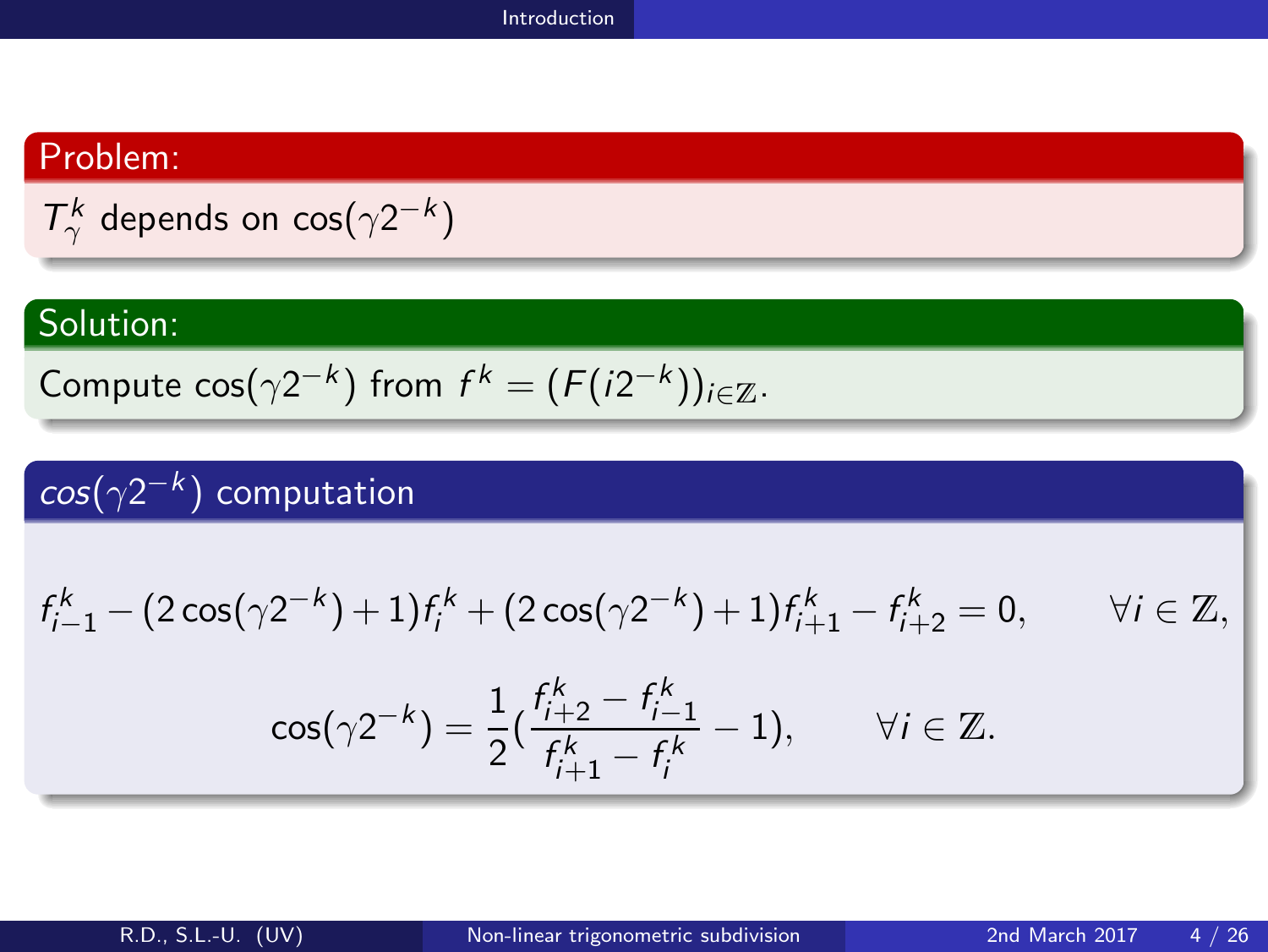$$
(T_{\gamma}^k f^k)_{2i+1} = \frac{1}{2} f_i^k + \frac{1}{2} f_{i+1}^k - \Gamma_{\gamma}^k \left( f_{i+2}^k - f_{i+1}^k - f_i^k + f_{i-1}^k \right)
$$

## $\mathsf{\Gamma}_{\gamma}^{k}$  computation

$$
\Gamma_{\gamma}^k = \frac{1}{2} \frac{1}{\left(2\sqrt{\frac{1+\cos(\gamma 2^{-k})}{2}}+1\right)^2-1} = \frac{1}{2} \frac{1}{\left(1+\sqrt{1+\frac{f_{i+2}^k-f_{i-1}^k}{f_{i+1}^k-f_i^k}}\right)^2-1}
$$

#### Non-linear stationary scheme

<span id="page-12-0"></span>
$$
(Sf^k)_{2i+1} = \frac{1}{2}f_i^k + \frac{1}{2}f_{i+1}^k - \Gamma(f_{i-1}^k, f_i^k, f_{i+1}^k, f_{i+2}^k) \left(f_{i+2}^k - f_{i+1}^k - f_i^k + f_{i-1}^k\right),
$$
  

$$
\Gamma(f_{-1}, f_0, f_1, f_2) = \frac{1}{2} \frac{1}{\left(1 + \sqrt{1 + \frac{f_2 - f_{-1}}{f_1 - f_0}}\right)^2 - 1}.
$$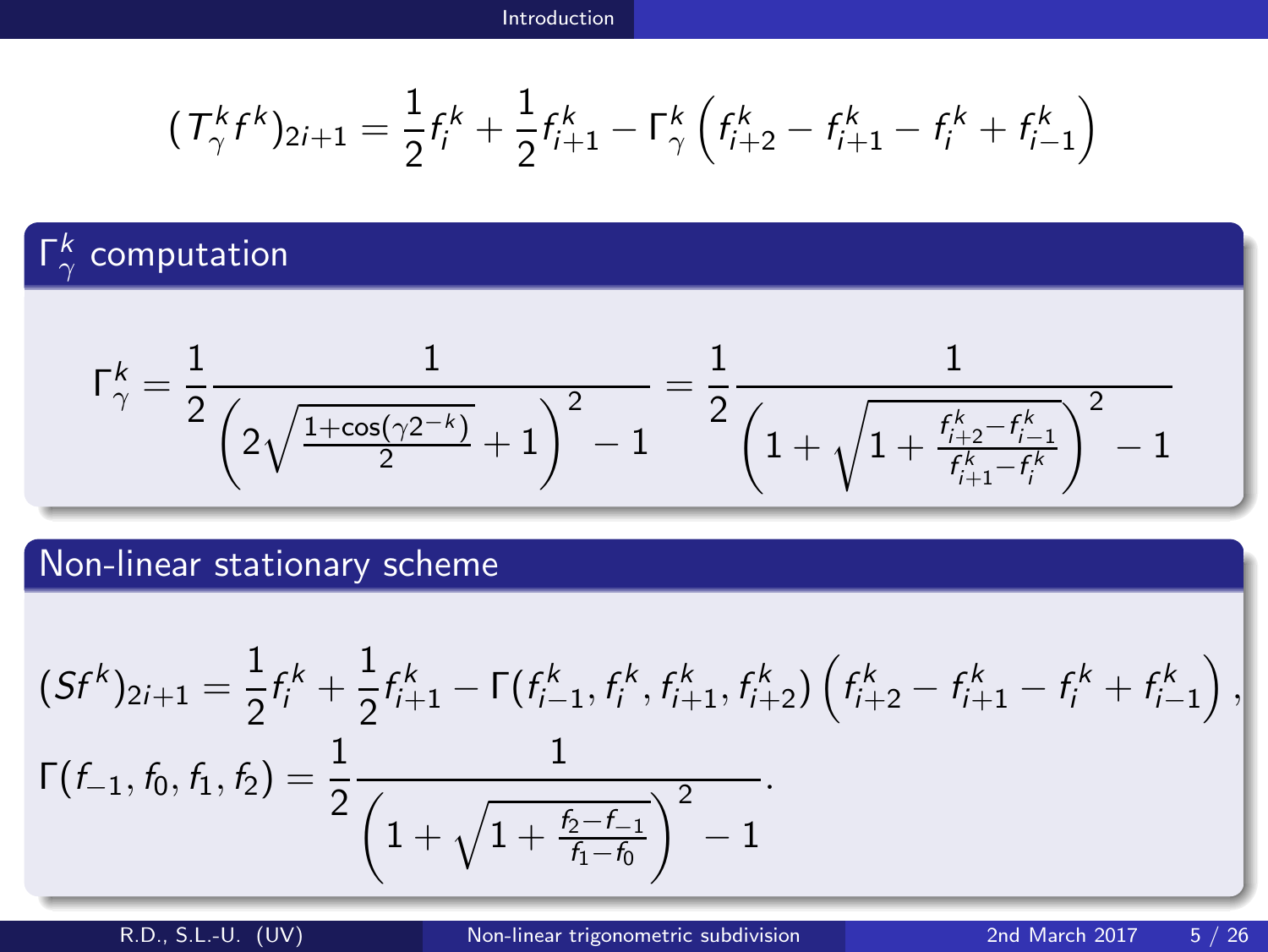## Γ is not well defined

$$
\Gamma(f_{i-1}^k, f_i^k, f_{i+1}^k, f_{i+2}^k) = \frac{1}{2} \frac{1}{\left(1 + \sqrt{1 + \frac{f_{i+2}^k - f_{i-1}^k}{f_{i+1}^k - f_i^k}}\right)^2 - 1}
$$

<span id="page-13-0"></span>
$$
\mathcal{F}(\gamma)=\{\tilde{c}_{0,0}\cos{(\gamma t)}+\tilde{c}_{1,0}\sin{(\gamma t)}+\tilde{c}_{2,0}: \tilde{c}_{i,n}\in\mathbb{R}\}
$$

$$
f_{i-1}^k - (2\cos(\gamma 2^{-k}) + 1)f_i^k + (2\cos(\gamma 2^{-k}) + 1)f_{i+1}^k - f_{i+2}^k = 0
$$
  
 
$$
\downarrow \text{ if } f_i^k = f_{i+1}^k
$$
  

$$
f_{i-1}^k - f_{i+2}^k = 0.
$$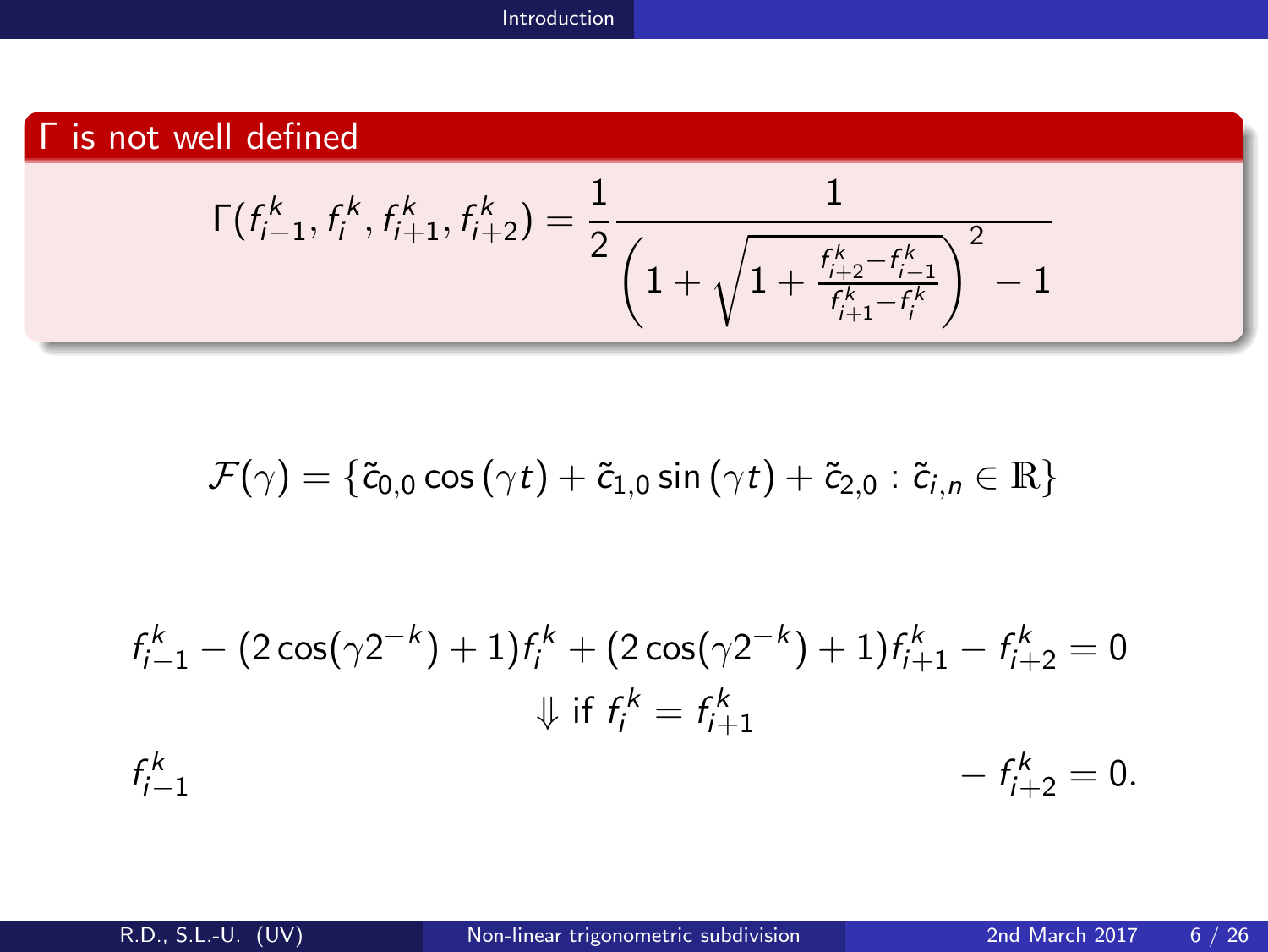<span id="page-14-0"></span>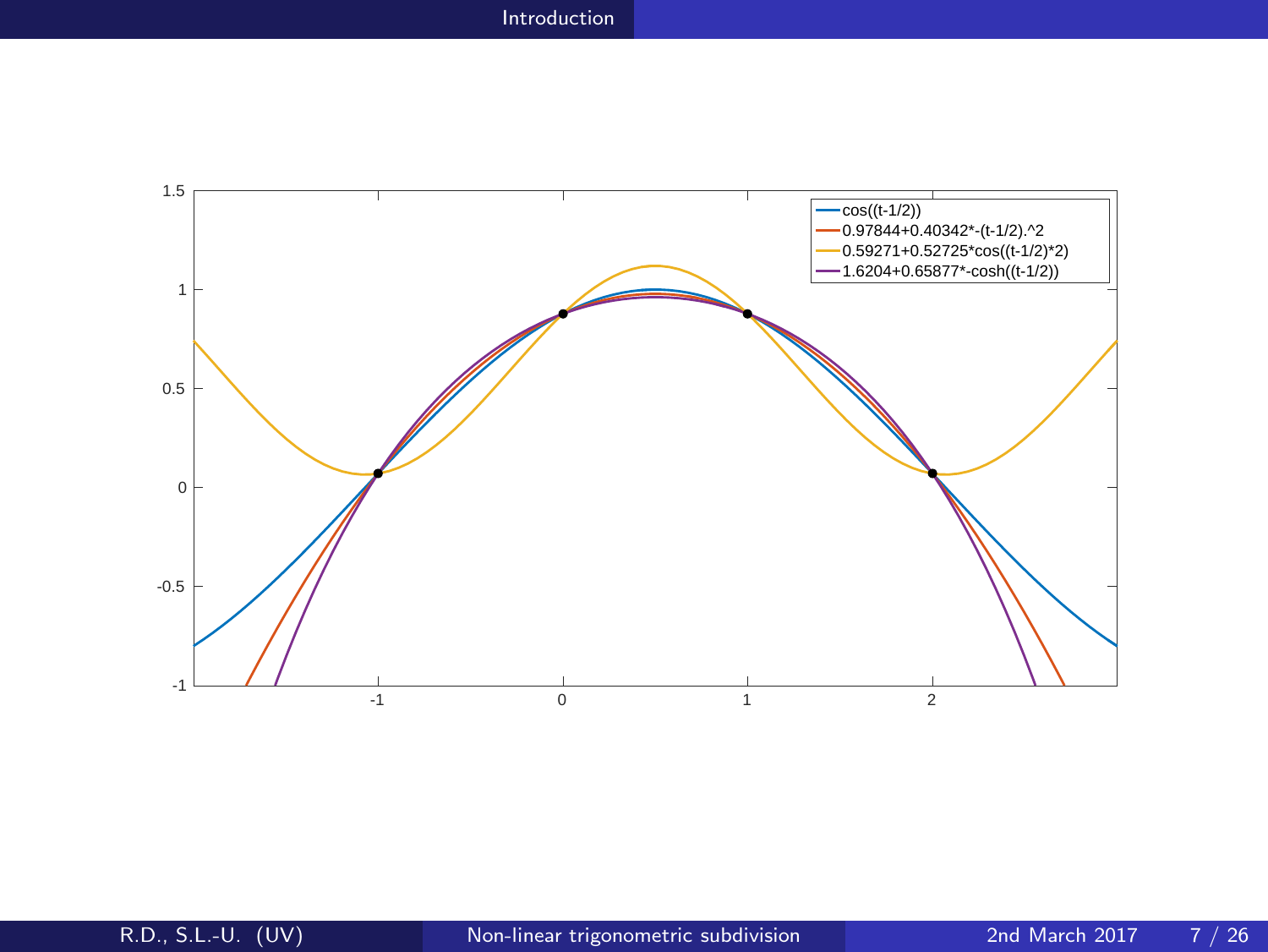#### Truncated version:  $\epsilon > 0$

$$
(S_{\epsilon}f)_{2i+1} = \frac{1}{2}f_i + \frac{1}{2}f_{i+1} - \Gamma_{\epsilon}(f_{i-1}, f_i, f_{i+1}, f_{i+2})(f_{i+2} - f_{i+1} - f_i + f_{i-1}).
$$
  

$$
\Gamma_{\epsilon}(f_{-1}, f_0, f_1, f_2) = \begin{cases} \frac{1}{2} \frac{1}{\left(1 + \sqrt{1 + \frac{f_2 - f_{-1}}{f_1 - f_0}}\right)^2 - 1}, & f_1 \neq f_0 \text{ and } 2\epsilon \leq 1 + \frac{f_2 - f_{-1}}{f_1 - f_0} \\ 0, & f_1 = f_0 \\ \frac{1}{16}, & \text{otherwise} \end{cases}
$$

Why this definition?  $\gamma = 0 \rightarrow \Gamma_0^k = \frac{1}{16}$ :

<span id="page-15-0"></span>
$$
(T_0^k f^k)_{2i+1} = -\frac{1}{16} f_{i-1}^k + \frac{9}{16} f_i^k + \frac{9}{16} f_{i+1}^k - \frac{1}{16} f_{i+1}^k.
$$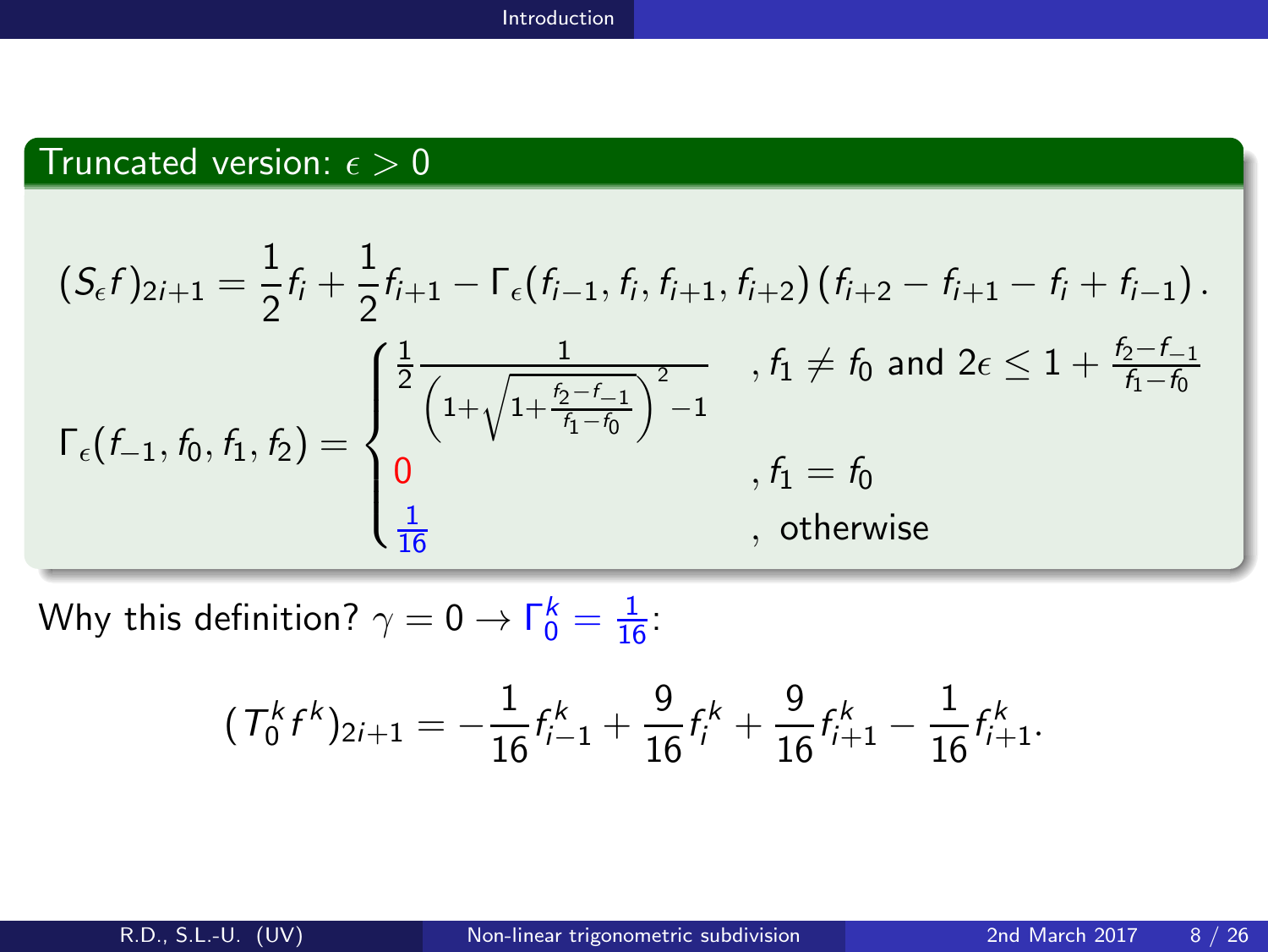## 2 [Properties](#page-16-0)

- **•** [Reproduction](#page-17-0)
- [Monotonicity preserving](#page-22-0)
- **•** [Convergence](#page-26-0)
- <span id="page-16-0"></span>**•** [Approximation order](#page-30-0)

## [Proximity study](#page-33-0)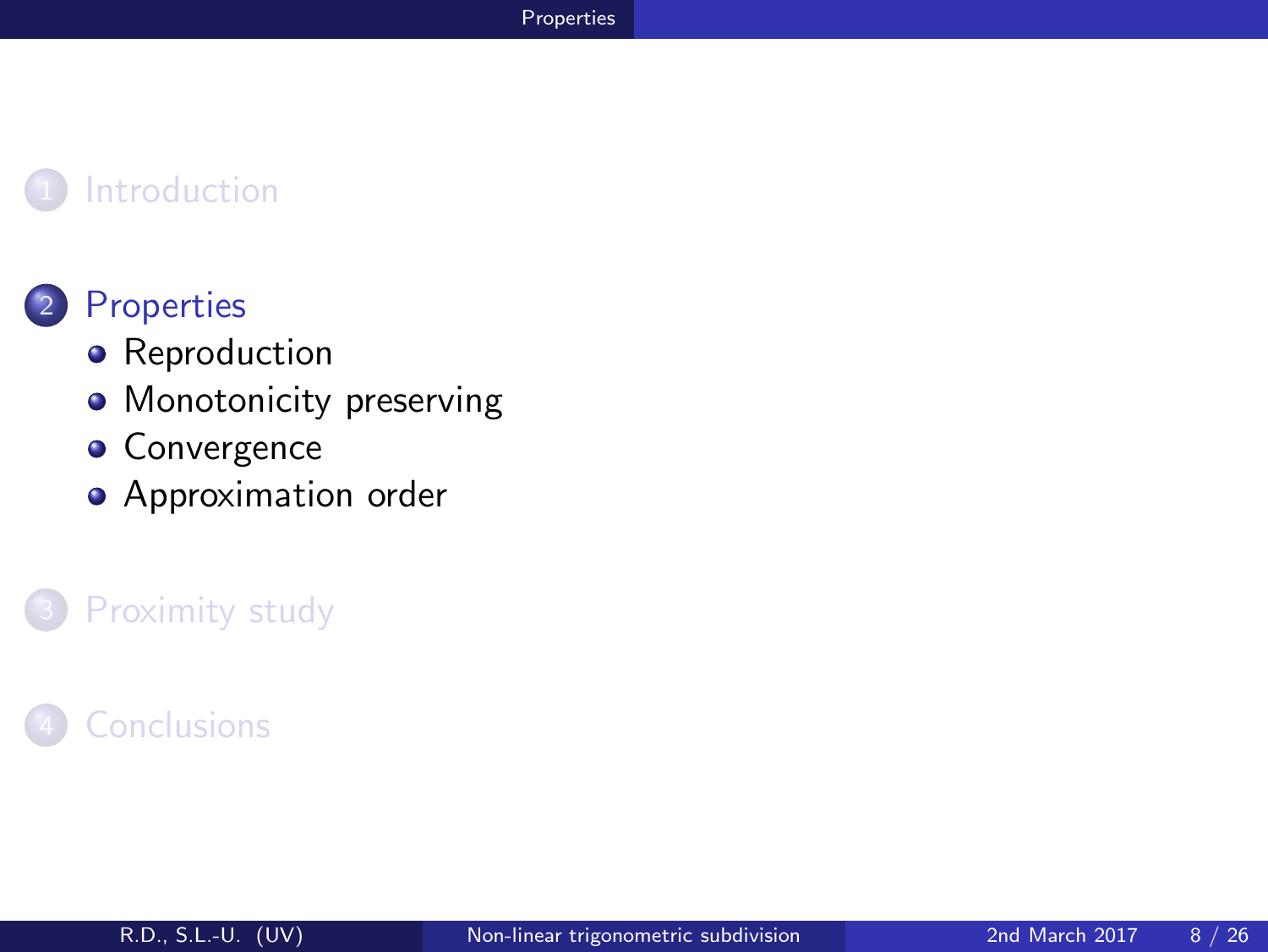## 2 [Properties](#page-16-0)

#### **•** [Reproduction](#page-17-0)

- [Monotonicity preserving](#page-22-0)
- **[Convergence](#page-26-0)**
- <span id="page-17-0"></span>**•** [Approximation order](#page-30-0)

## [Proximity study](#page-33-0)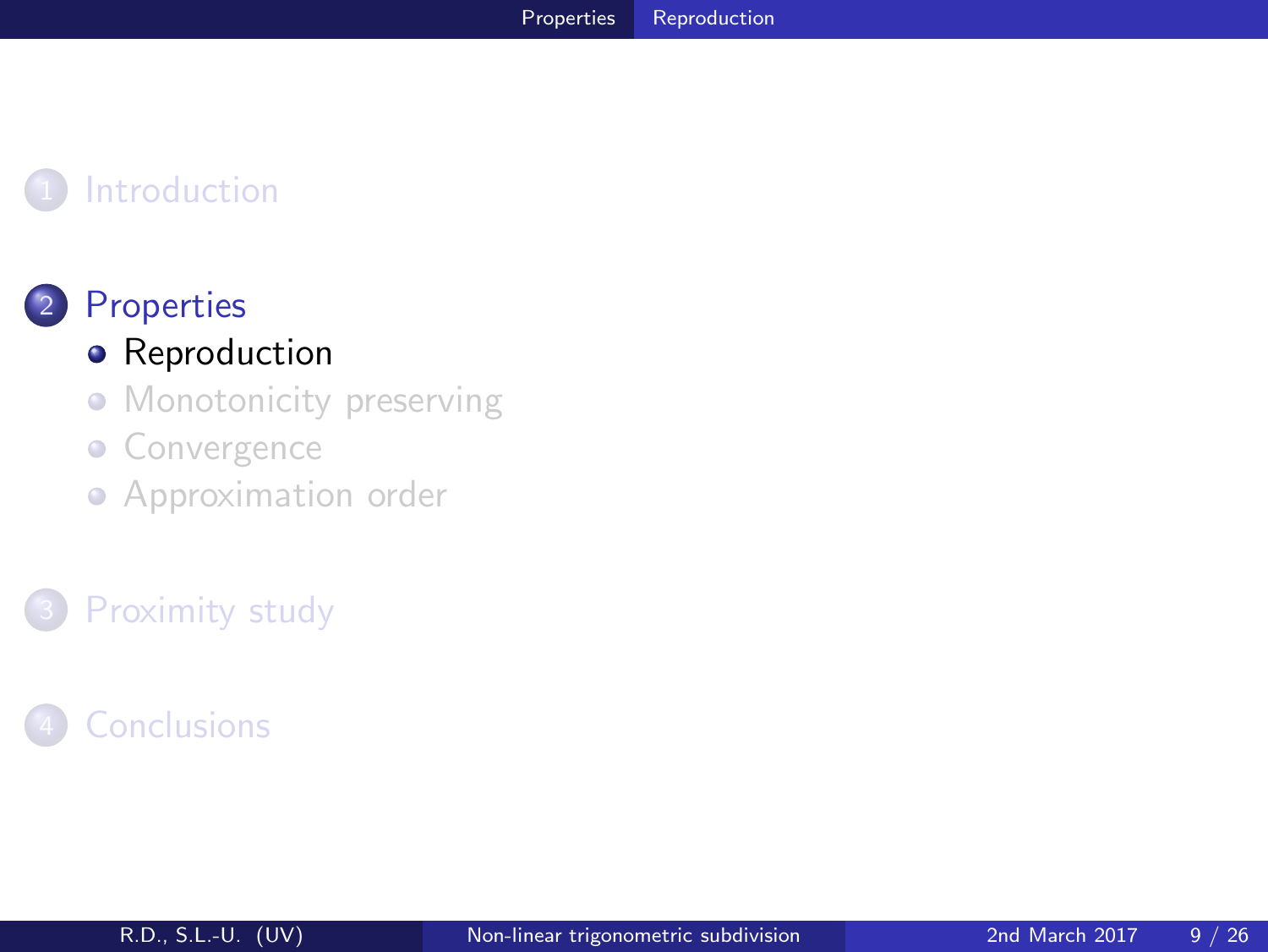<span id="page-18-0"></span>
$$
\mathcal{F}(\gamma) = \{ \tilde{c}_{0,0} \cos(\gamma t) + \tilde{c}_{1,0} \sin(\gamma t) + \tilde{c}_{2,0} : \tilde{c}_{i,n} \in \mathbb{R} \}
$$

#### Proposition

 $S_{\epsilon}$  reproduces  $\{F \in \mathcal{F}(\gamma) : \gamma \in [-\arccos(-1+\epsilon), \arccos(-1+\epsilon)] \cup \iota \mathbb{R} \},\$ whenever  $f_i^k \neq f_{i+1}^k$  for  $i \in \mathbb{Z}$ ,  $f_i^0 = F(i)$ .

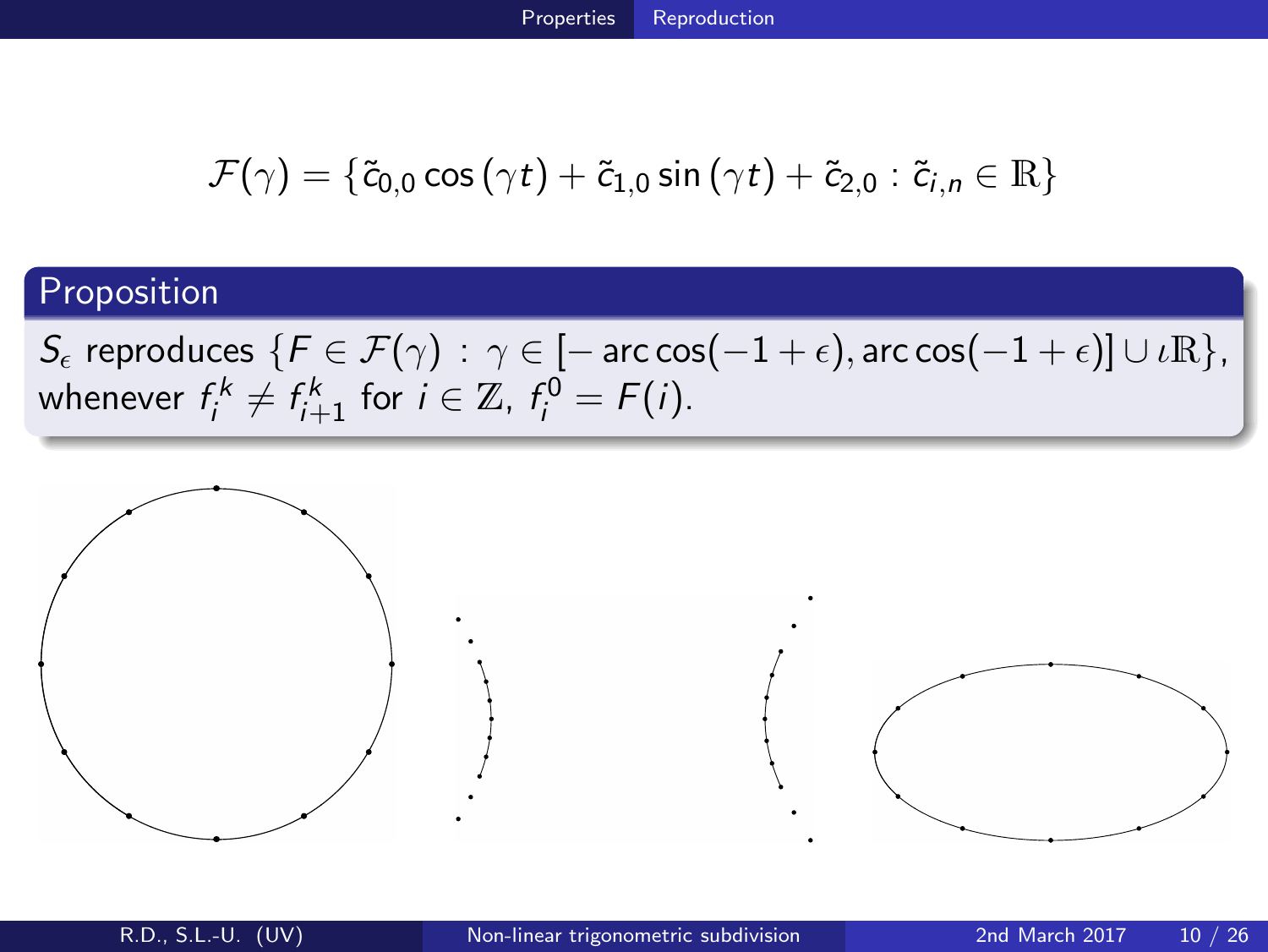<span id="page-19-0"></span>

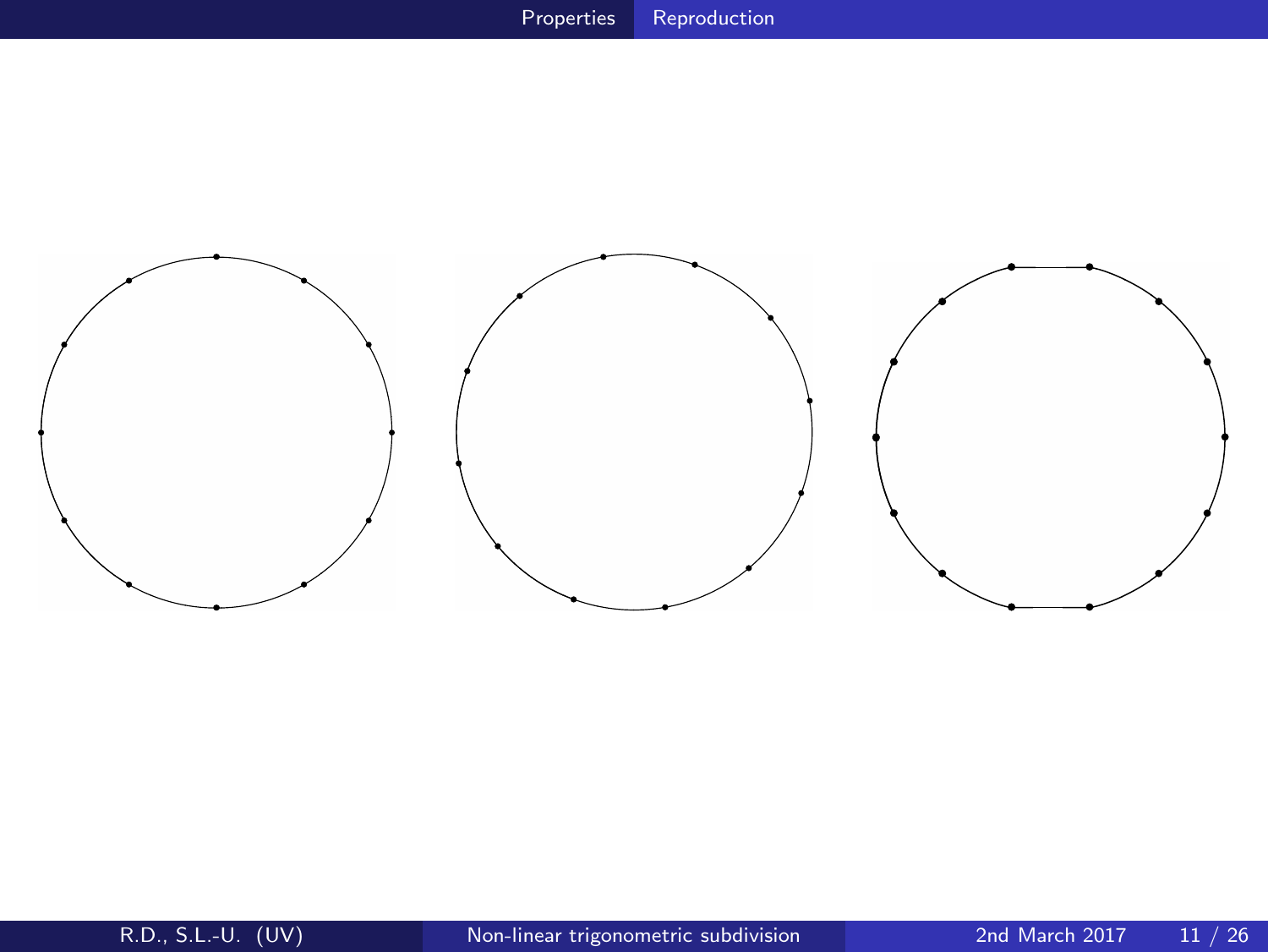

<span id="page-20-0"></span>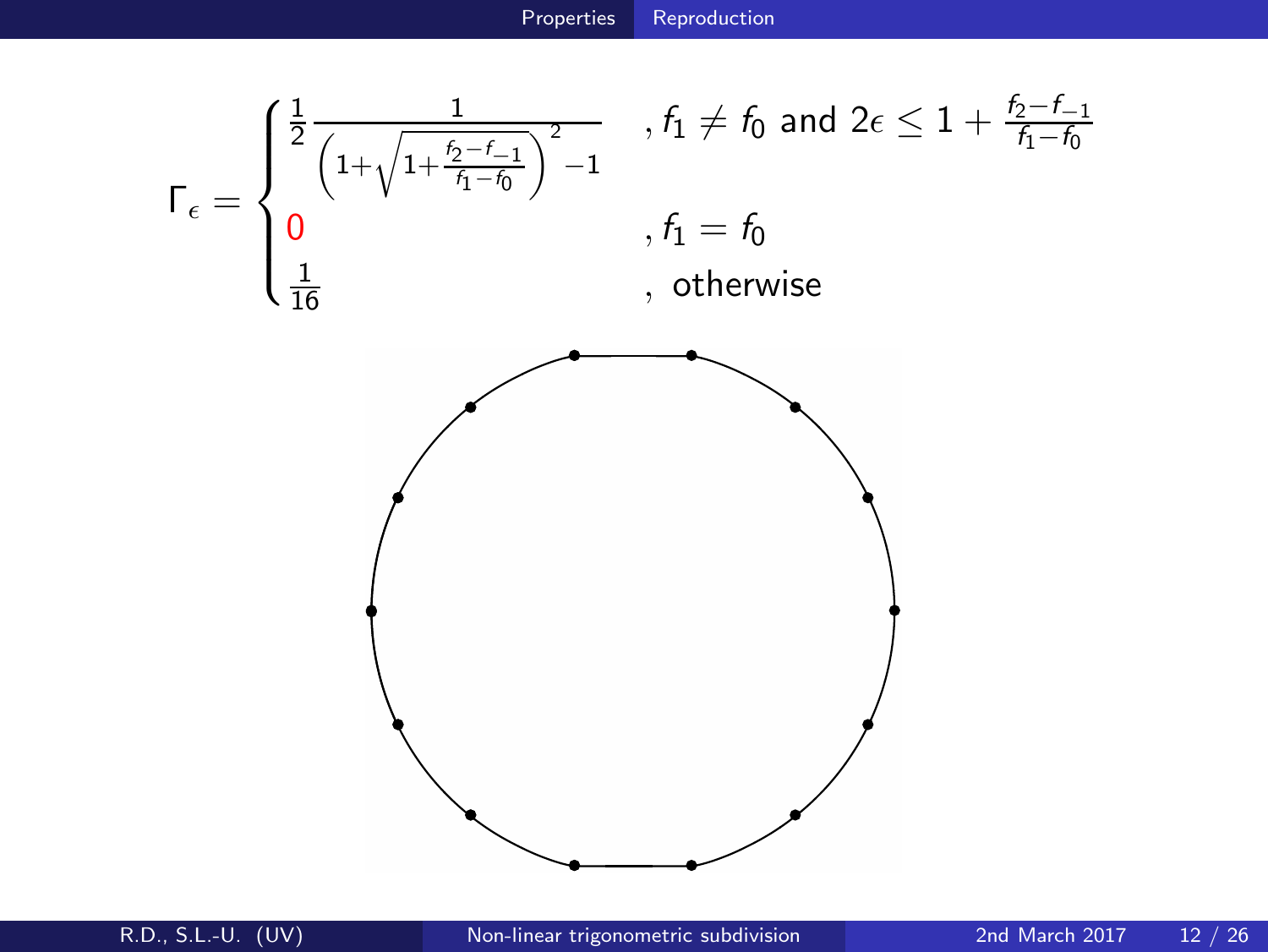

<span id="page-21-0"></span>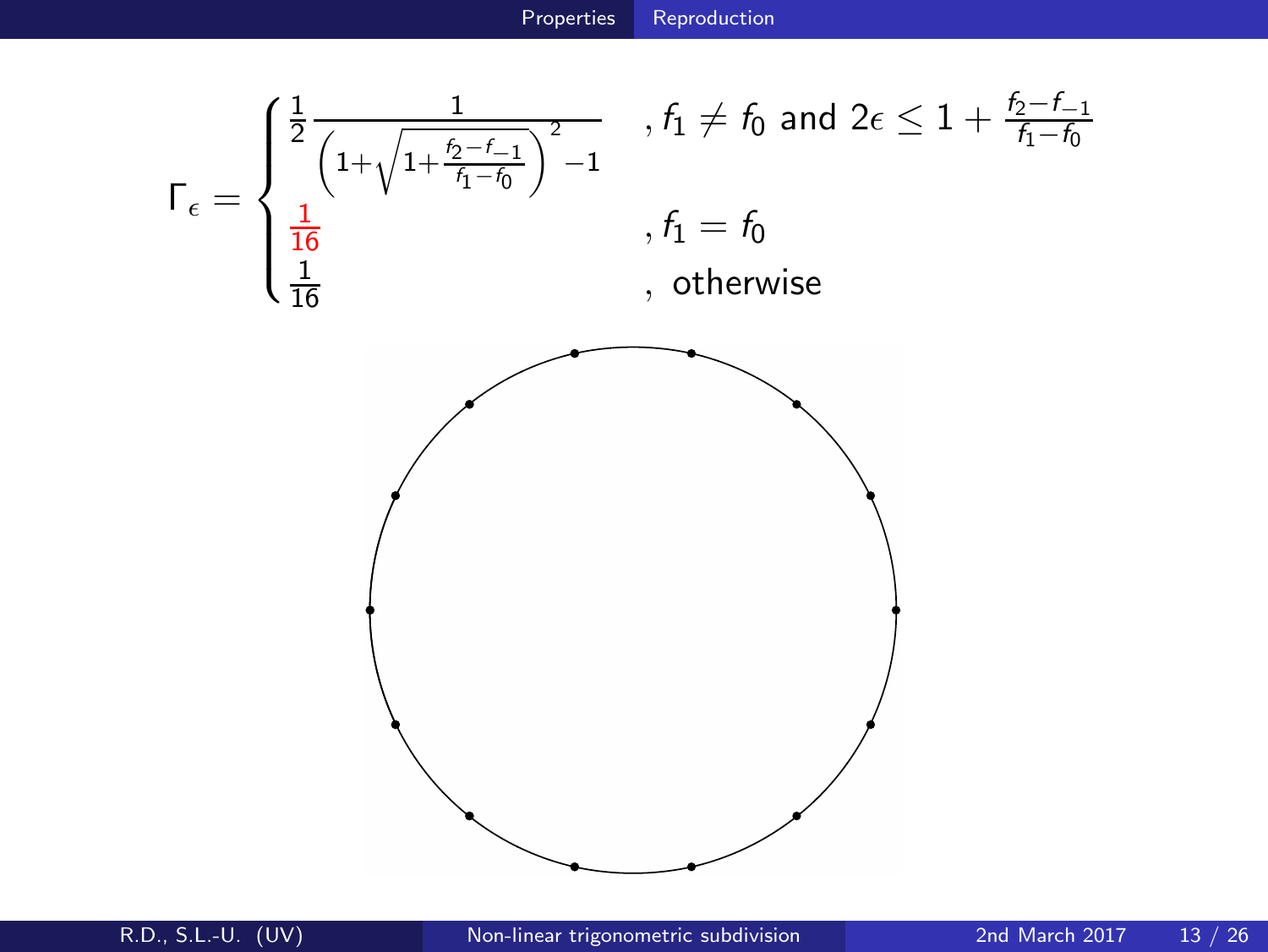

## 2 [Properties](#page-16-0)

- **•** [Reproduction](#page-17-0)
- [Monotonicity preserving](#page-22-0)
- **[Convergence](#page-26-0)**
- <span id="page-22-0"></span>**•** [Approximation order](#page-30-0)

## [Proximity study](#page-33-0)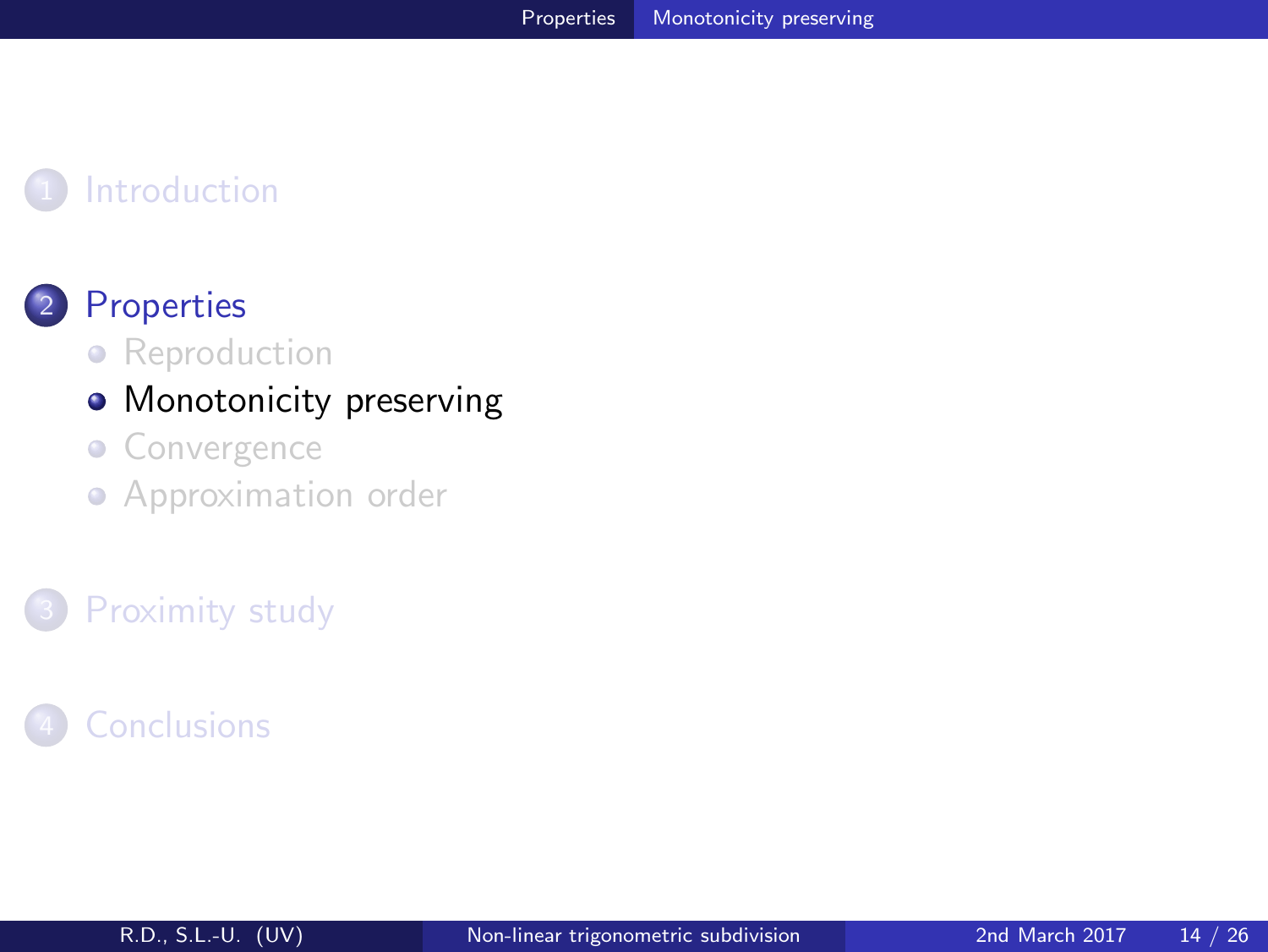### Definition

Monotonicity preserving:

$$
\nabla f^k \geq 0 \longrightarrow \nabla f^{k+1} \geq 0.
$$

Strictly monotonicity preserving if

<span id="page-23-0"></span>
$$
\nabla f^k > 0 \longrightarrow \nabla f^{k+1} > 0.
$$

#### Theorem

S is strictly monotonicity preserving.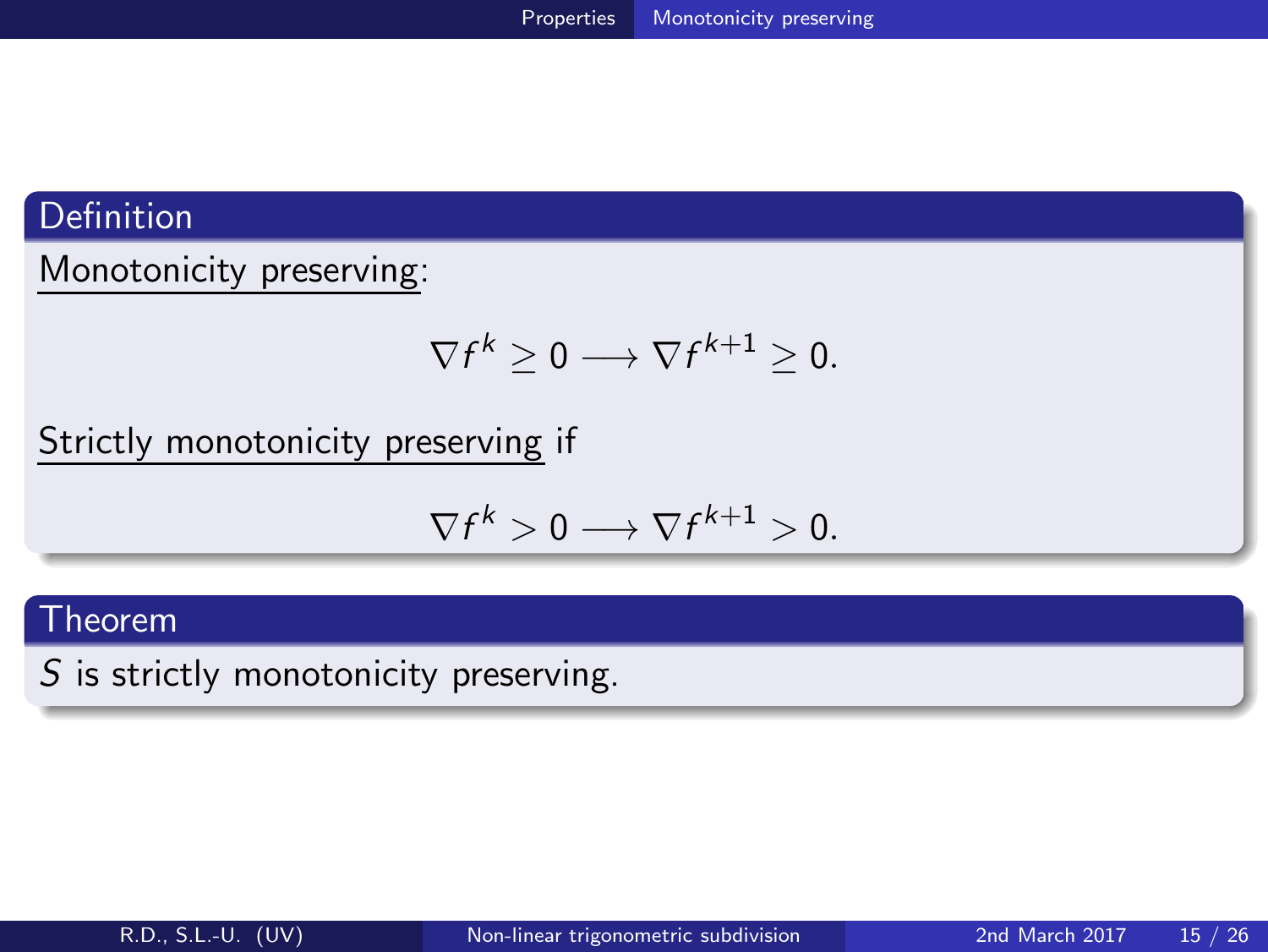$$
(S_{\epsilon}f)_{2i+1}=\frac{1}{2}f_i+\frac{1}{2}f_{i+1}-\Gamma_{\epsilon}(f_{i-1},f_i,f_{i+1},f_{i+2})(f_{i+2}-f_{i+1}-f_i+f_{i-1}).
$$

$$
\Gamma_{\epsilon}(f_{-1},f_{0},f_{1},f_{2}) = \begin{cases} \frac{1}{2} \frac{1}{\left(1+\sqrt{1+\frac{f_{2}-f_{-1}}{f_{1}-f_{0}}}\right)^{2}-1} & ,f_{1}\neq f_{0} \text{ and } 2\epsilon \leq 1+\frac{f_{2}-f_{-1}}{f_{1}-f_{0}} \\ 0 & ,f_{1}=f_{0} \\ \frac{1}{16} & , \text{ otherwise} \end{cases}
$$

#### **Corolary**

 $S_{\epsilon}$  is (strictly) monotonicity preserving if  $\epsilon \leq 1$ .

Rosa Donat, Sergio López-Ureña, and Maria Santágueda. A family of non-oscillatory 6-point interpolatory subdivision schemes. Advances in Computational Mathematics, pages 1–35, 2017.

<span id="page-24-0"></span>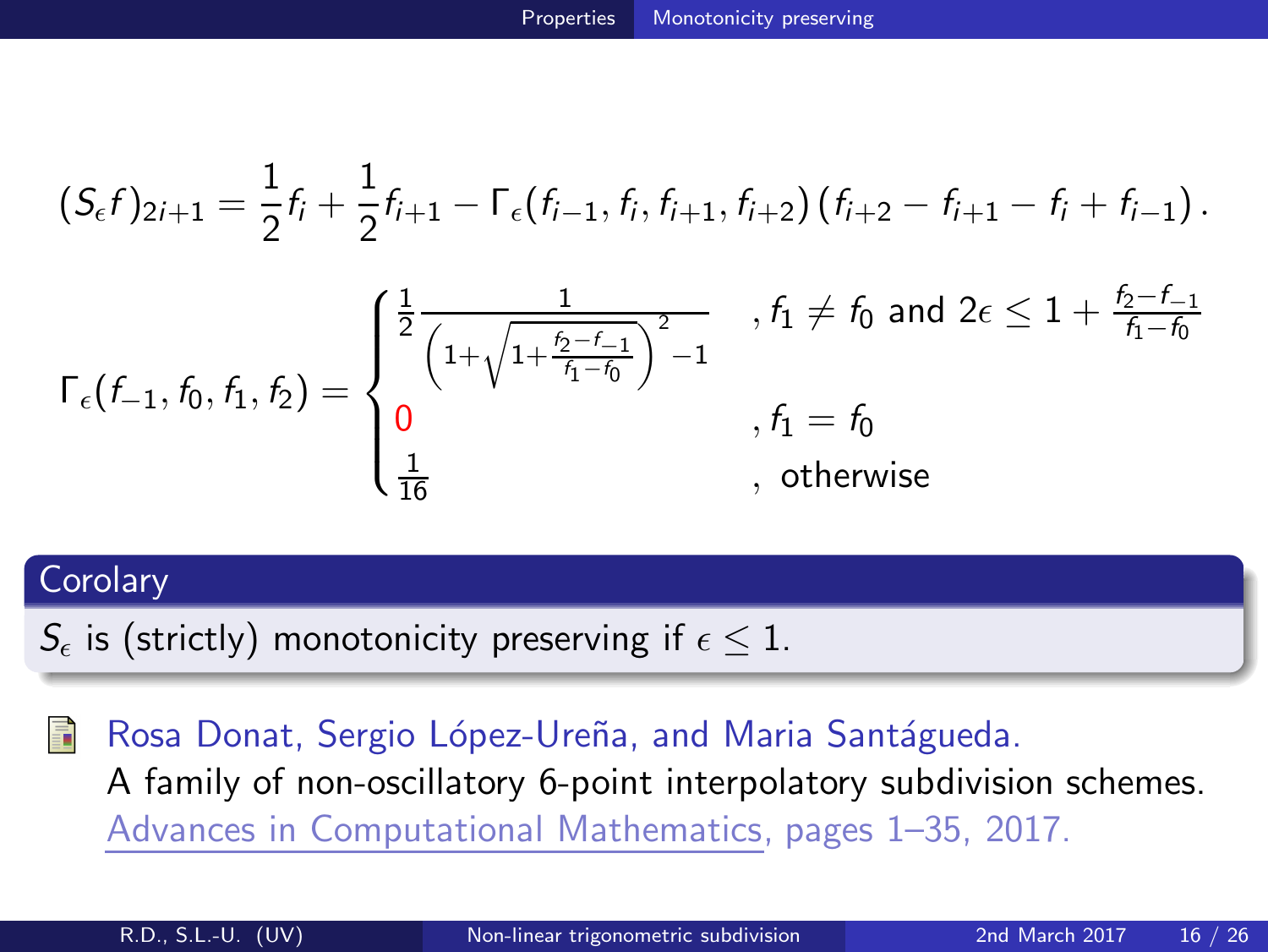<span id="page-25-0"></span>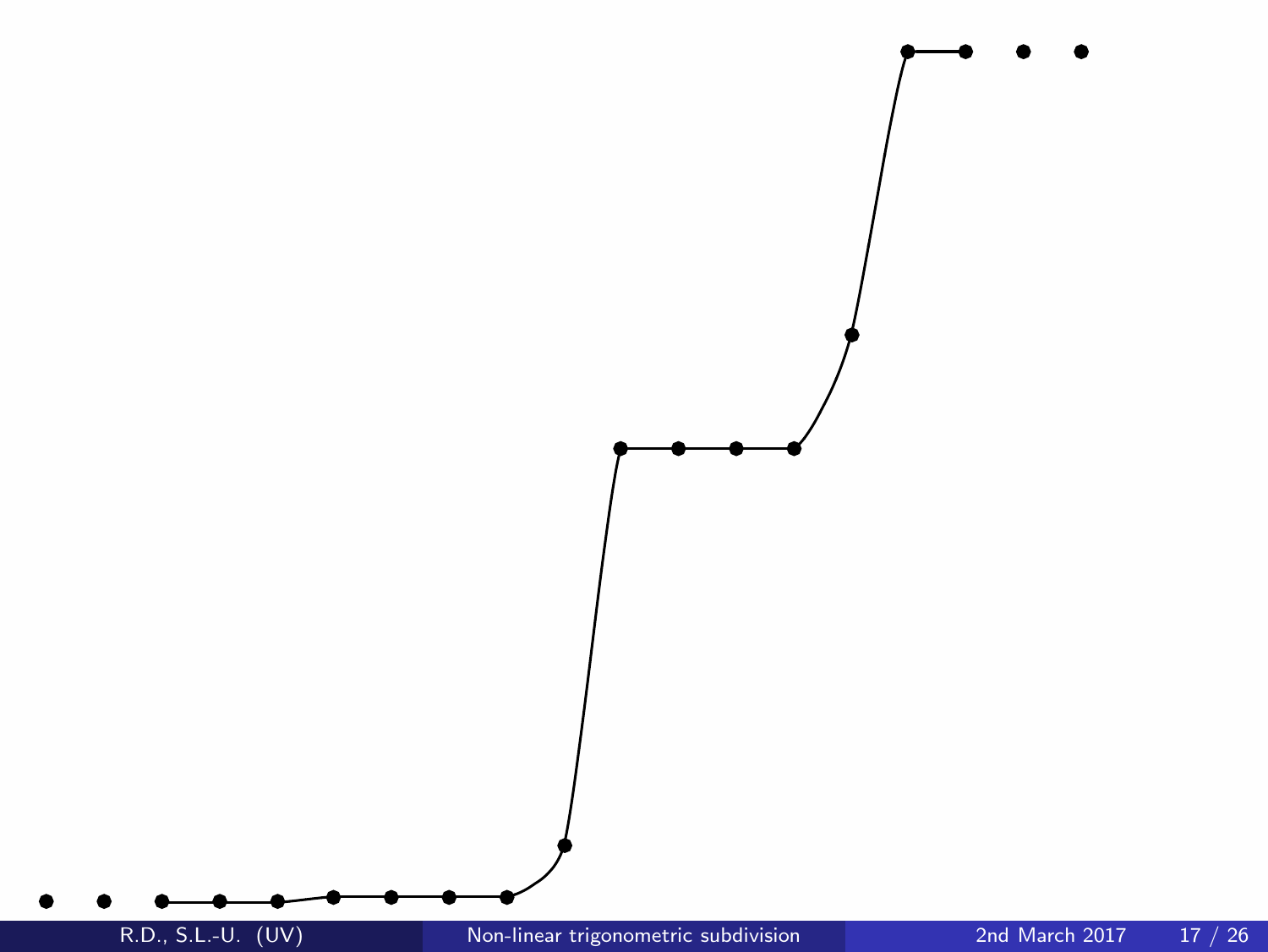## 2 [Properties](#page-16-0)

- 
- **•** [Reproduction](#page-17-0)
- [Monotonicity preserving](#page-22-0)
- **•** [Convergence](#page-26-0)
- <span id="page-26-0"></span>**•** [Approximation order](#page-30-0)

## [Proximity study](#page-33-0)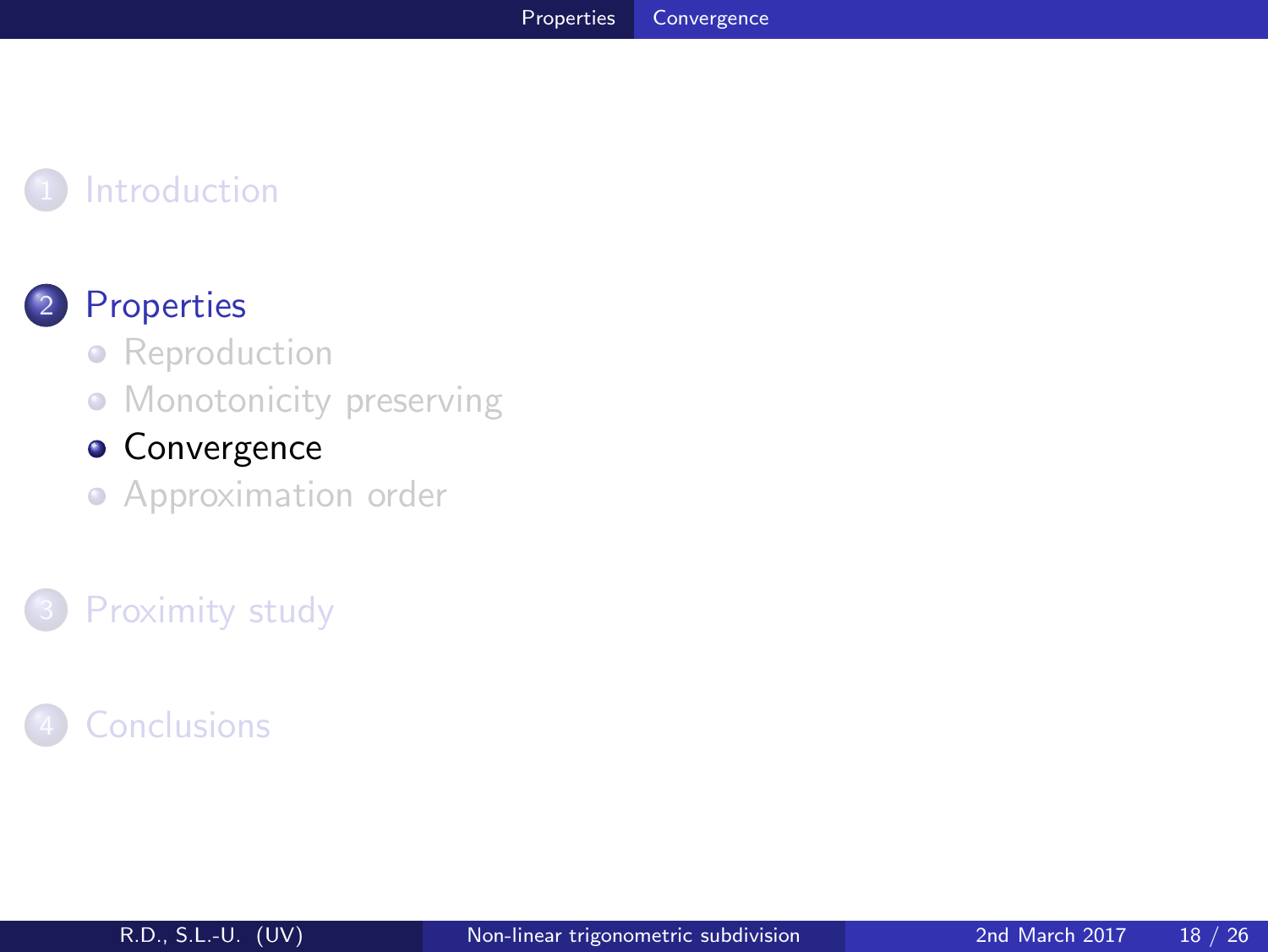#### Theorem

Let be S of the form

<span id="page-27-0"></span>
$$
Sf = Tf + \mathcal{H}(Lf), \qquad (1)
$$

where  $T$  is a convergent linear stationary SS, L is a linear continuous operator and  $H$  could be a non-linear operator. If

$$
\exists M > 0 : ||\mathcal{H}(f)|| \leq M||f||,
$$
  

$$
\exists J > 0, 0 < \mu < 1 : ||(L \circ S \circ S \circ \cdots \circ S)(f)|| \leq \mu||Lf||,
$$

then S is convergent. Moreover, if T converges to  $\mathcal{C}^{\alpha-}$  functions, then S converges to  $C^{\beta-}$  with  $\beta = \min\{-\log_2(\mu)/J, \alpha\}.$ 

#### Karine Dadourian.

Schémas de subdivision, analyses multirésolutions non-linéaires.

## Ingrid Daubechies, Olof Runborg, and Wim Sweldens. Normal multiresolution approximation of curves.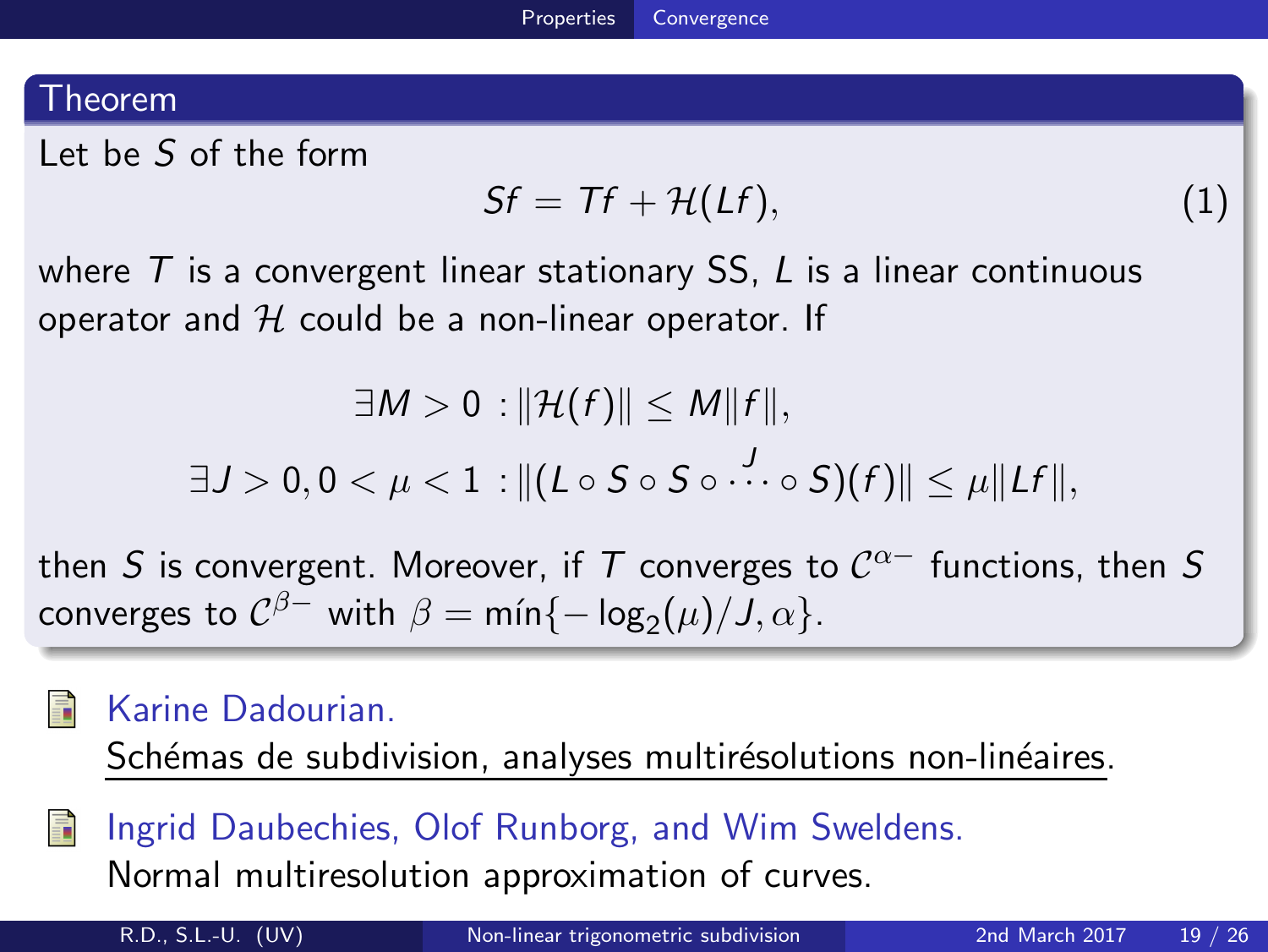#### Theorem

If  $\epsilon > \frac{1}{2}(\sqrt{3}-1)^2 \approx 0.268$ , then  $S_{\epsilon}$  converges and its smoothness is at least  $\mathcal{C}^{\beta-}$ ,  $\beta = \min\{-\log_2(5/8), -\log_2(\frac{1}{2} + \frac{1}{(1+\sqrt{2\epsilon})^2-1})\}$  ∈ (0, 1),  $-\log_2(5/8) \simeq 0,678.$ 

<span id="page-28-0"></span>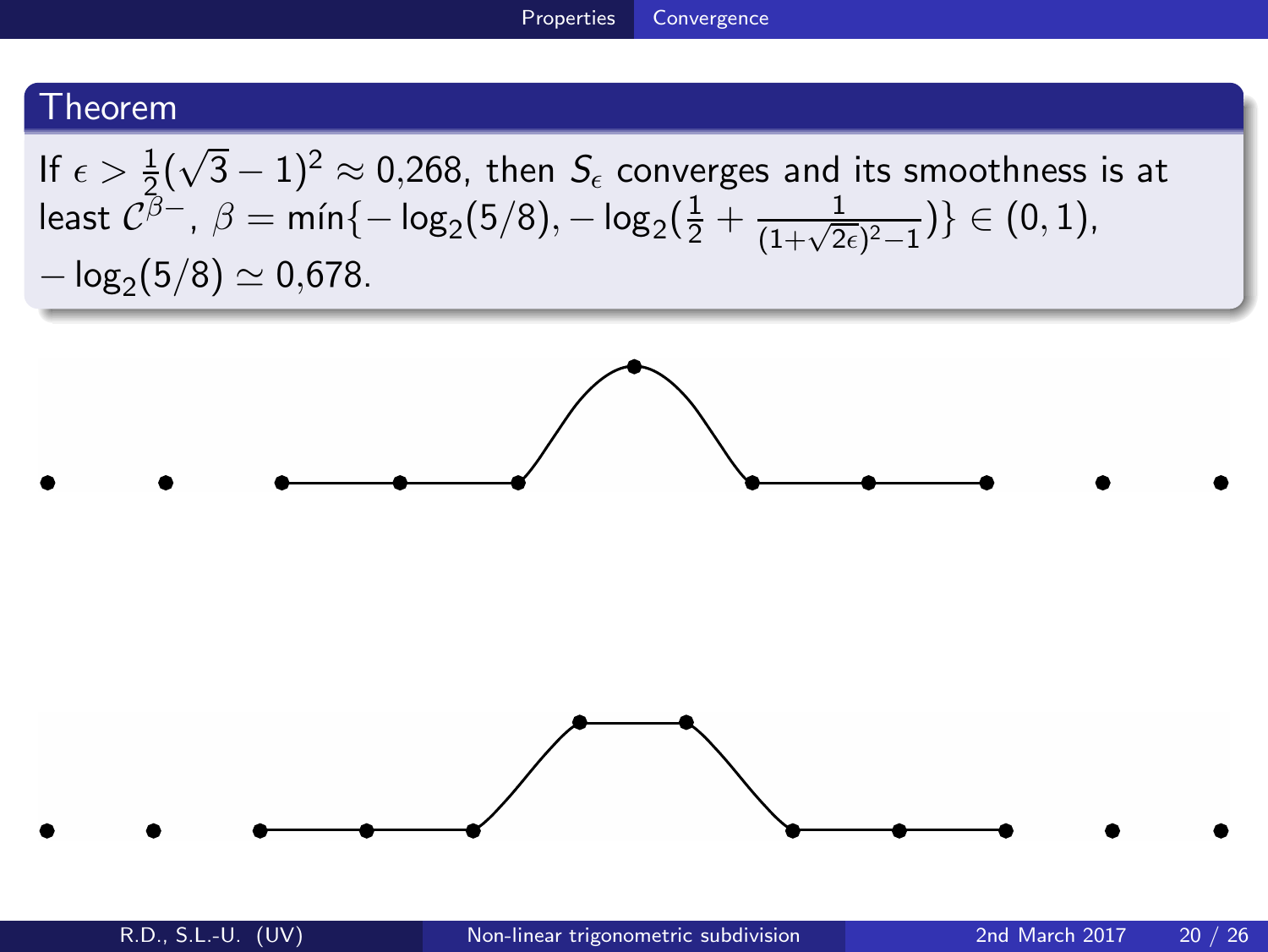<span id="page-29-0"></span>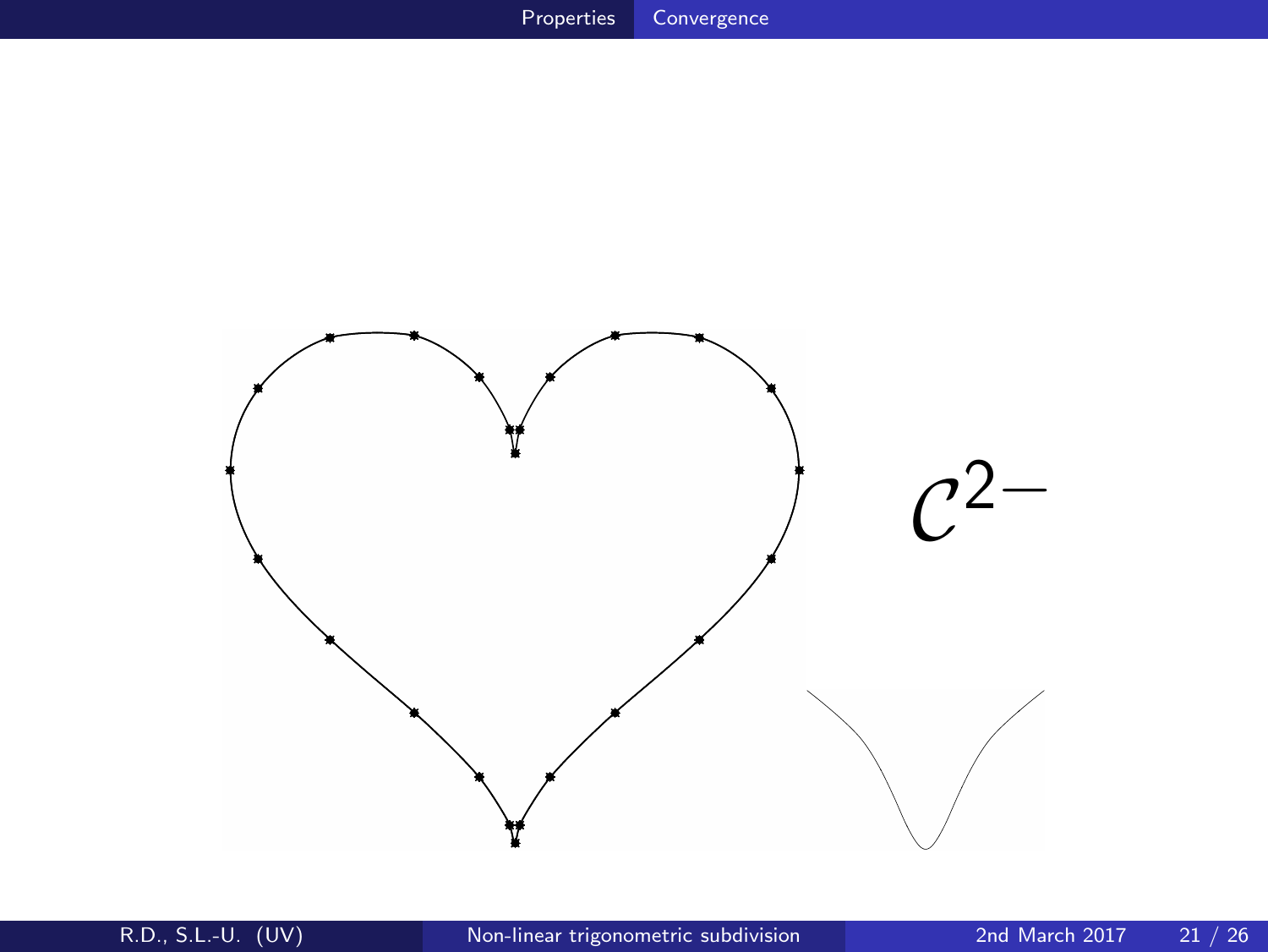

## 2 [Properties](#page-16-0)

- **•** [Reproduction](#page-17-0)
- [Monotonicity preserving](#page-22-0)
- **[Convergence](#page-26-0)**
- <span id="page-30-0"></span>**•** [Approximation order](#page-30-0)

## [Proximity study](#page-33-0)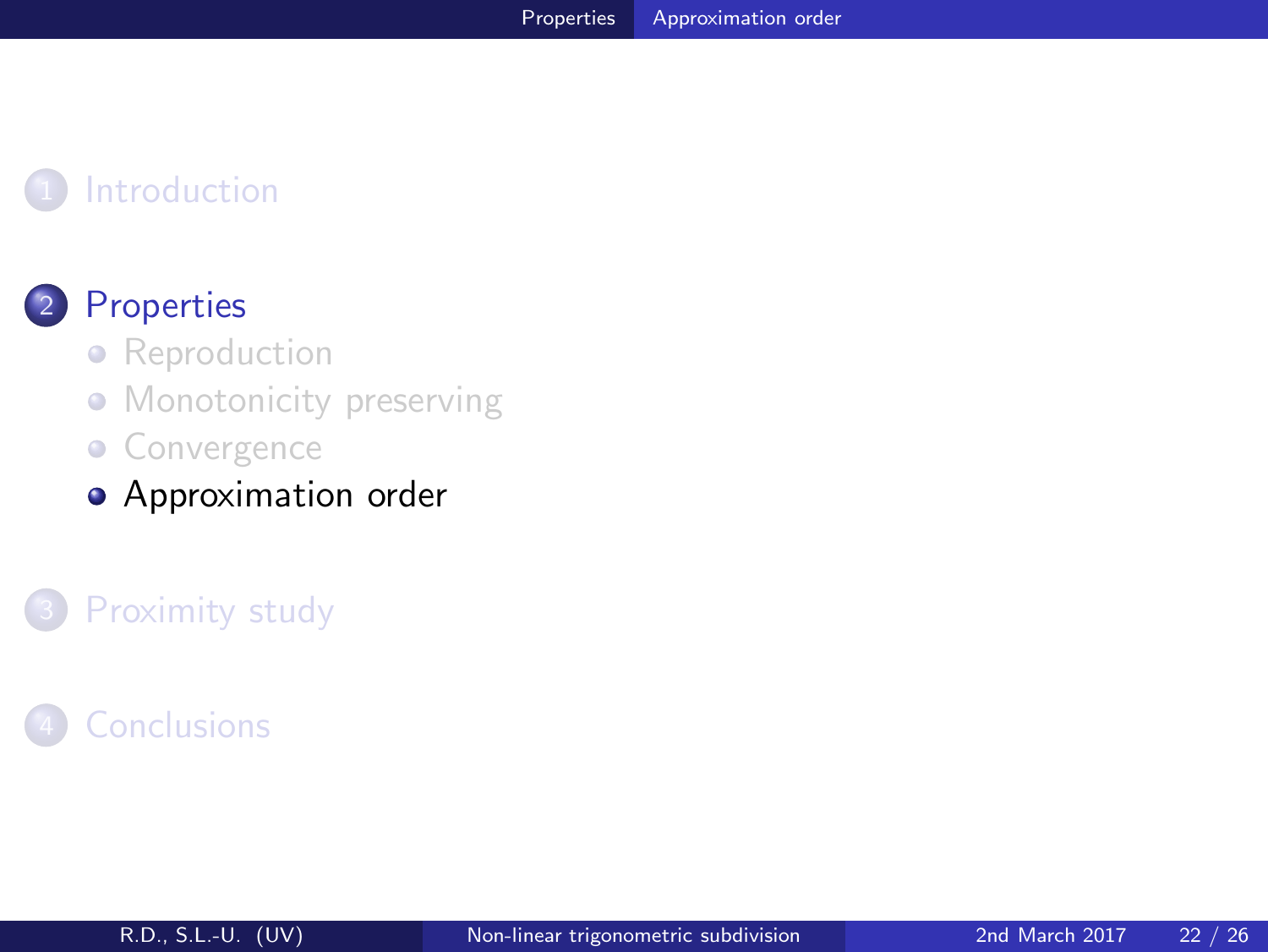#### Definition

F smooth.  $f = (F(t_{2i}^h))_{i \in \mathbb{Z}}$ ,  $t_i^h = ih$ ,  $h > 0$ .

A convergent  $S$  has approximation order  $r$  if

$$
||S^{\infty}f-F||\leq Ch^{r},\qquad \forall h>0.
$$

#### Definition

Approximation order r after-one-step

<span id="page-31-0"></span>
$$
||Sf-(F(t_i^h))_{i\in\mathbb{Z}}||\leq Ch^r, \qquad \forall h>0.
$$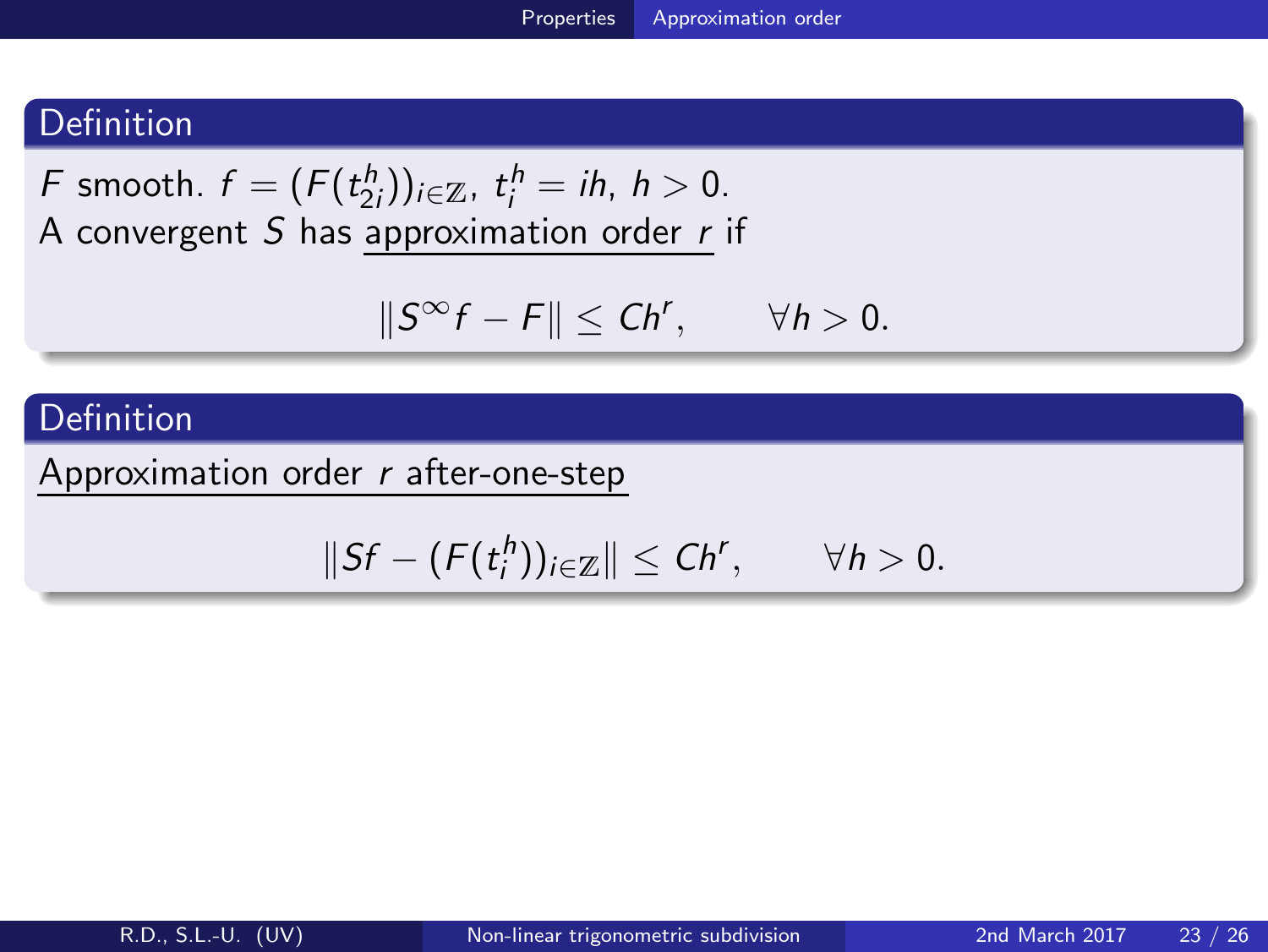#### Definition

F smooth.  $f = (F(t_{2i}^h))_{i \in \mathbb{Z}}$ ,  $t_i^h = ih$ ,  $h > 0$ .

A convergent  $S$  has approximation order  $r$  if

$$
||S^{\infty}f-F||\leq Ch^{r},\qquad \forall h>0.
$$

#### Definition

Approximation order r after-one-step

<span id="page-32-0"></span>
$$
||Sf-(F(t_i^h))_{i\in\mathbb{Z}}||\leq Ch^r, \qquad \forall h>0.
$$

In strictly monotone regions:

$$
(Sf)_{2i+1} = F(t_{2i+1}^h) + \frac{3h^4}{128} \left( \frac{F^{(3)}(t_{2i+1}^h)F''(t_{2i+1}^h)}{F'(t_{2i+1}^h)} - F^{(4)}(t_{2i+1}^h) \right) + O(h^5).
$$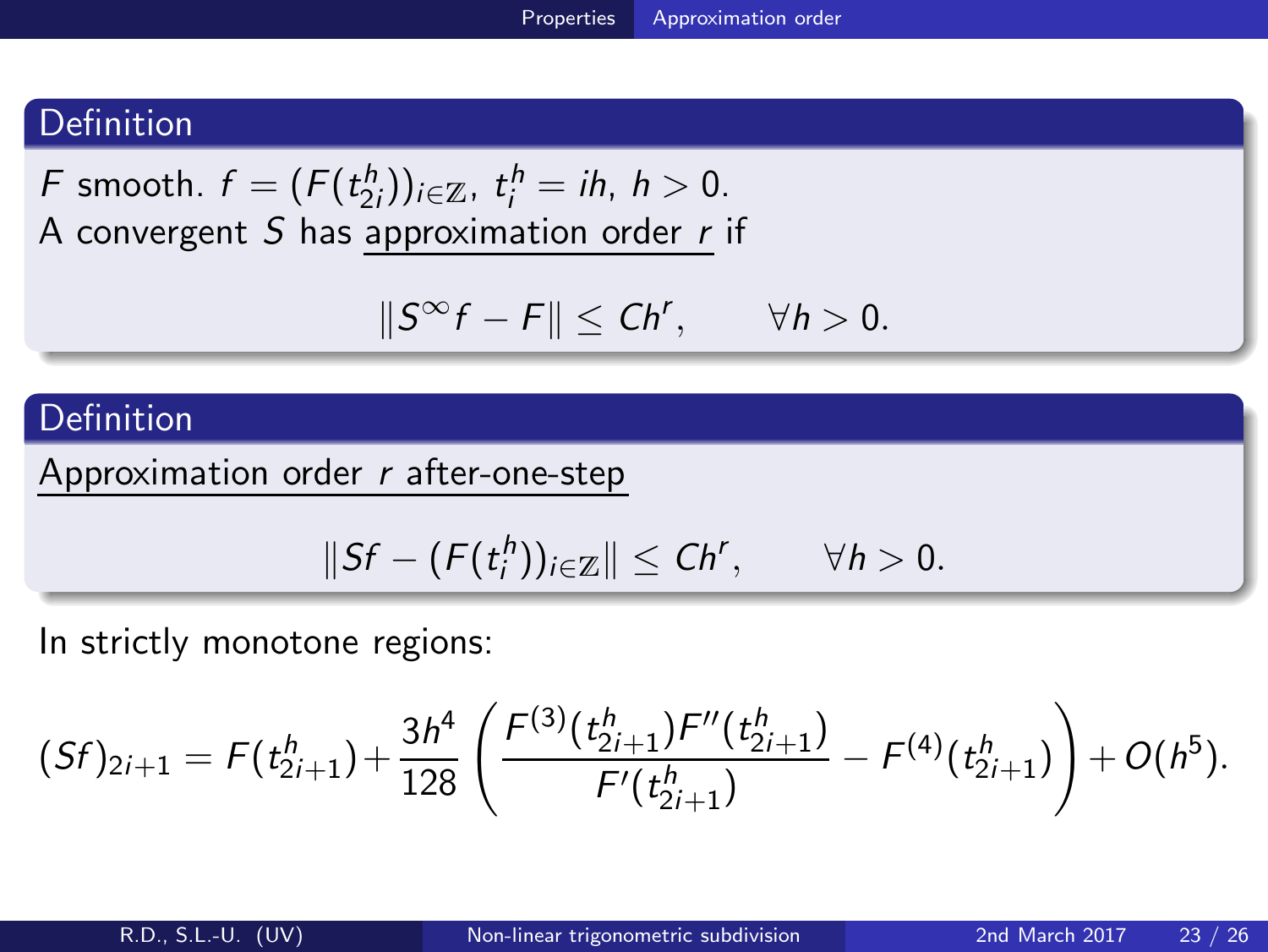## **[Properties](#page-16-0)**

- **•** [Reproduction](#page-17-0)
- [Monotonicity preserving](#page-22-0)
- **[Convergence](#page-26-0)**
- <span id="page-33-0"></span>**•** [Approximation order](#page-30-0)

## 3 [Proximity study](#page-33-0)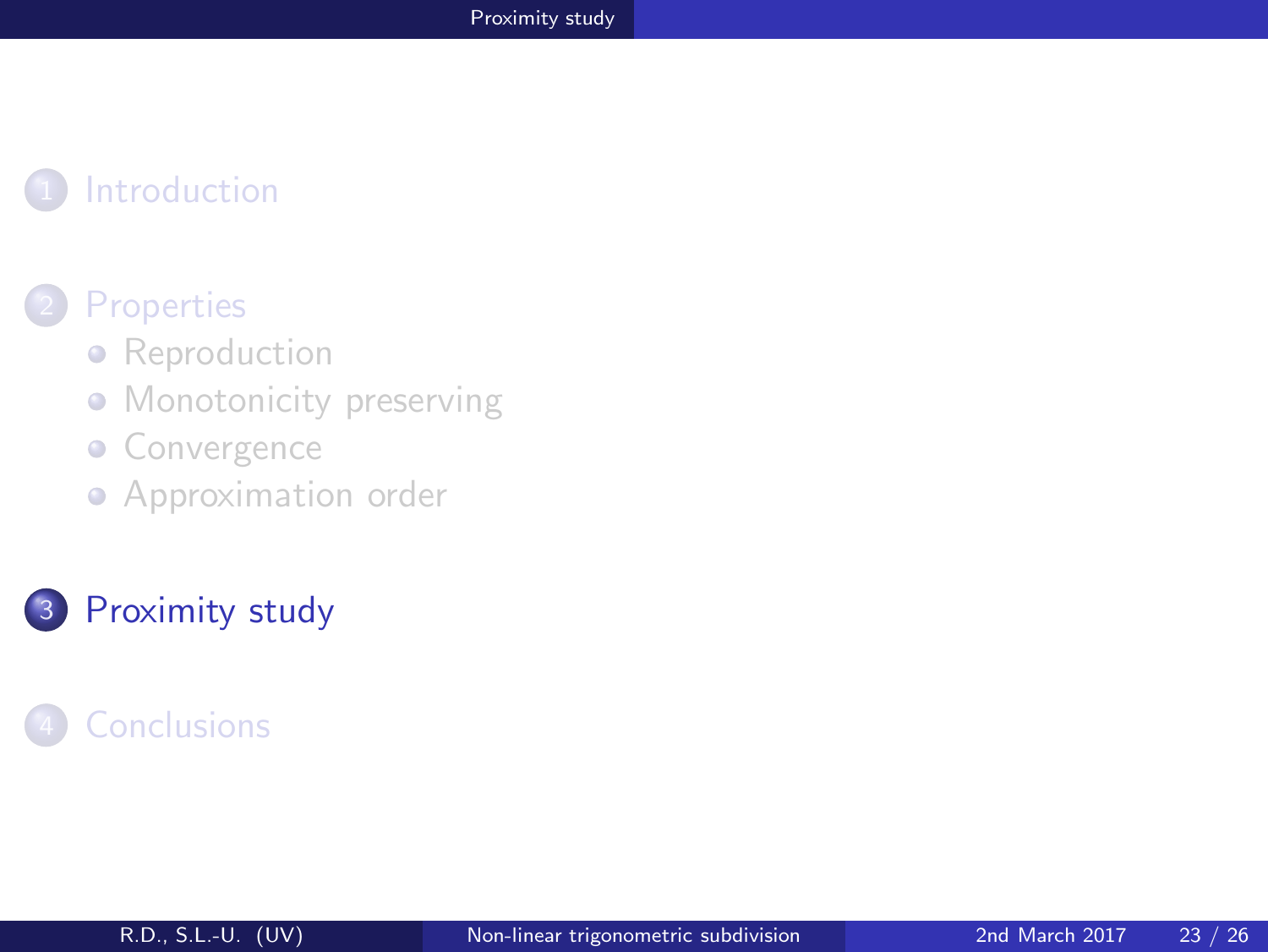<span id="page-34-0"></span>
$$
(S_{\epsilon}f)_{2i+1} = \frac{1}{2}f_i + \frac{1}{2}f_{i+1} - \Gamma_{\epsilon}(f_{i-1}, f_i, f_{i+1}, f_{i+2}) (f_{i+2} - f_{i+1} - f_i + f_{i-1})
$$
  
\n
$$
(T_0f)_{2i+1} = \frac{1}{2}f_i + \frac{1}{2}f_{i+1} - \frac{1}{16}(f_{i+2} - f_{i+1} - f_i + f_{i-1})
$$
  
\n
$$
= -\frac{1}{16}f_{i-1} + \frac{9}{16}f_i + \frac{9}{16}f_{i+1} - \frac{1}{16}f_{i+1}.
$$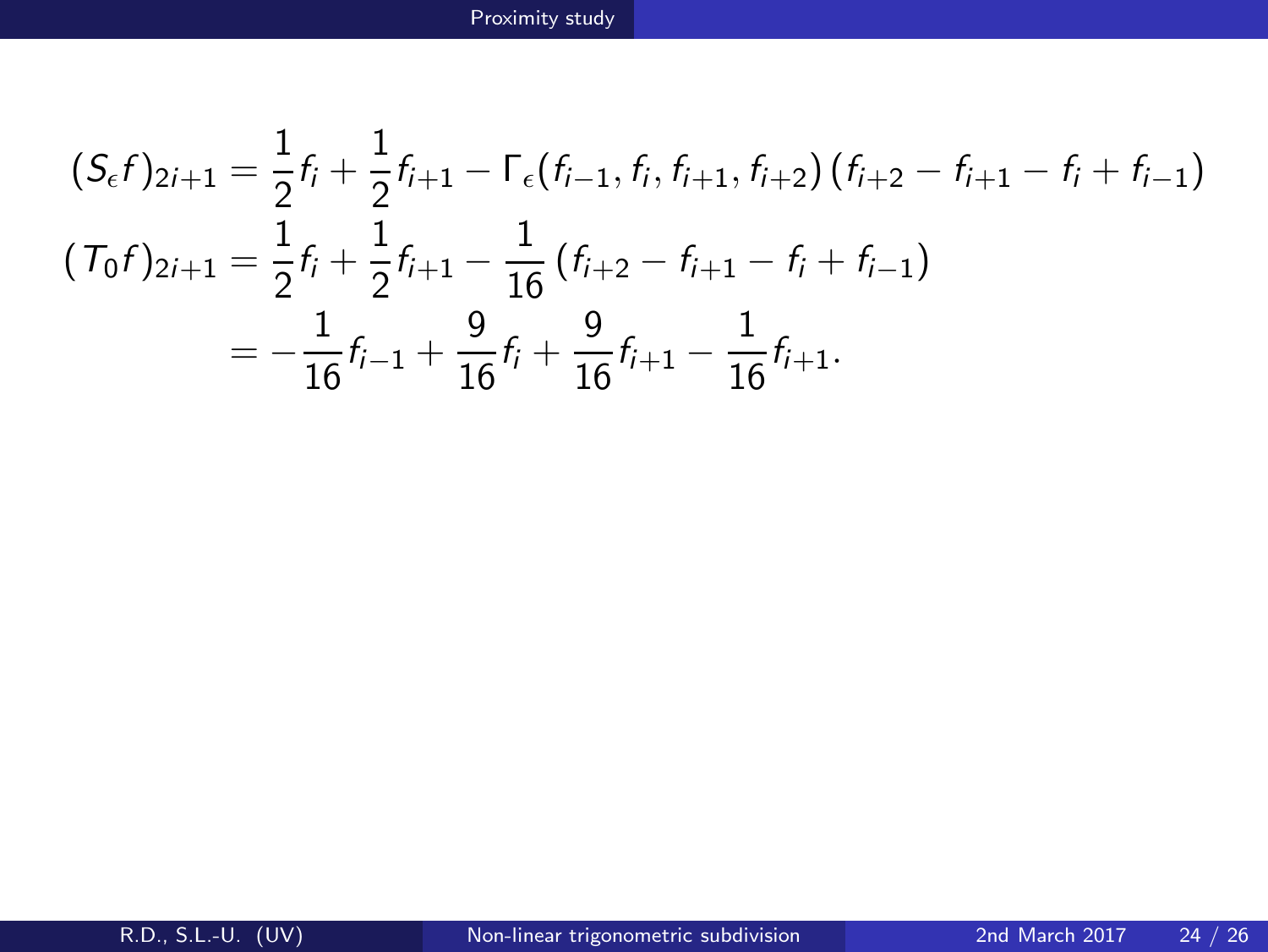$$
(S_{\epsilon}f)_{2i+1} = \frac{1}{2}f_i + \frac{1}{2}f_{i+1} - \Gamma_{\epsilon}(f_{i-1}, f_i, f_{i+1}, f_{i+2}) (f_{i+2} - f_{i+1} - f_i + f_{i-1})
$$
  
\n
$$
(T_0f)_{2i+1} = \frac{1}{2}f_i + \frac{1}{2}f_{i+1} - \frac{1}{16}(f_{i+2} - f_{i+1} - f_i + f_{i-1})
$$
  
\n
$$
= -\frac{1}{16}f_{i-1} + \frac{9}{16}f_i + \frac{9}{16}f_{i+1} - \frac{1}{16}f_{i+1}.
$$

How close?

<span id="page-35-0"></span>
$$
||S_{\epsilon}f - T_0f|| \le C(||\nabla f||^3 + ||\nabla f|| ||\nabla^2 f||), \quad ||\nabla f||, ||\nabla^2 f|| \le \delta
$$
  

$$
||S_{\epsilon}^{(1)}f - T_0^{(1)}f|| \le C||\nabla f||^2, \quad ||\nabla f|| \le \delta
$$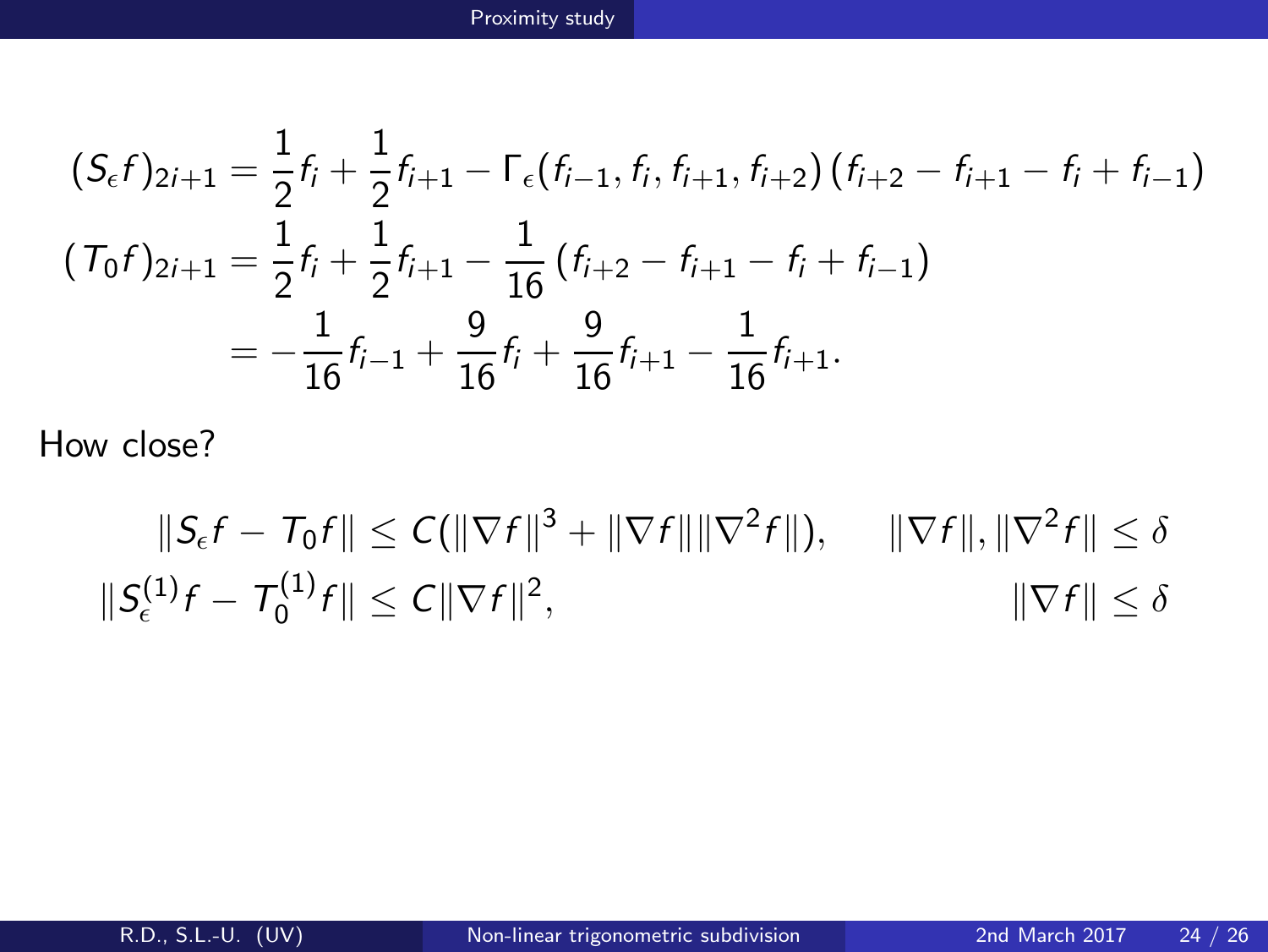$$
(S_{\epsilon}f)_{2i+1} = \frac{1}{2}f_i + \frac{1}{2}f_{i+1} - \Gamma_{\epsilon}(f_{i-1}, f_i, f_{i+1}, f_{i+2}) (f_{i+2} - f_{i+1} - f_i + f_{i-1})
$$
  
\n
$$
(T_0f)_{2i+1} = \frac{1}{2}f_i + \frac{1}{2}f_{i+1} - \frac{1}{16}(f_{i+2} - f_{i+1} - f_i + f_{i-1})
$$
  
\n
$$
= -\frac{1}{16}f_{i-1} + \frac{9}{16}f_i + \frac{9}{16}f_{i+1} - \frac{1}{16}f_{i+1}.
$$

How close?

$$
||S_{\epsilon}f - T_0f|| \le C(||\nabla f||^3 + ||\nabla f|| ||\nabla^2 f||), \quad ||\nabla f||, ||\nabla^2 f|| \le \delta
$$
  

$$
||S_{\epsilon}^{(1)}f - T_0^{(1)}f|| \le C||\nabla f||^2, \quad ||\nabla f|| \le \delta
$$

Only for monotone regions, and

<span id="page-36-0"></span>
$$
\sup_{i\in\mathbb{Z}}\left|\frac{\nabla f_{i+j}^k}{\nabla f_i^k}-1\right|\stackrel{k\to\infty}{\to}0,\quad -1\leq j\leq 1
$$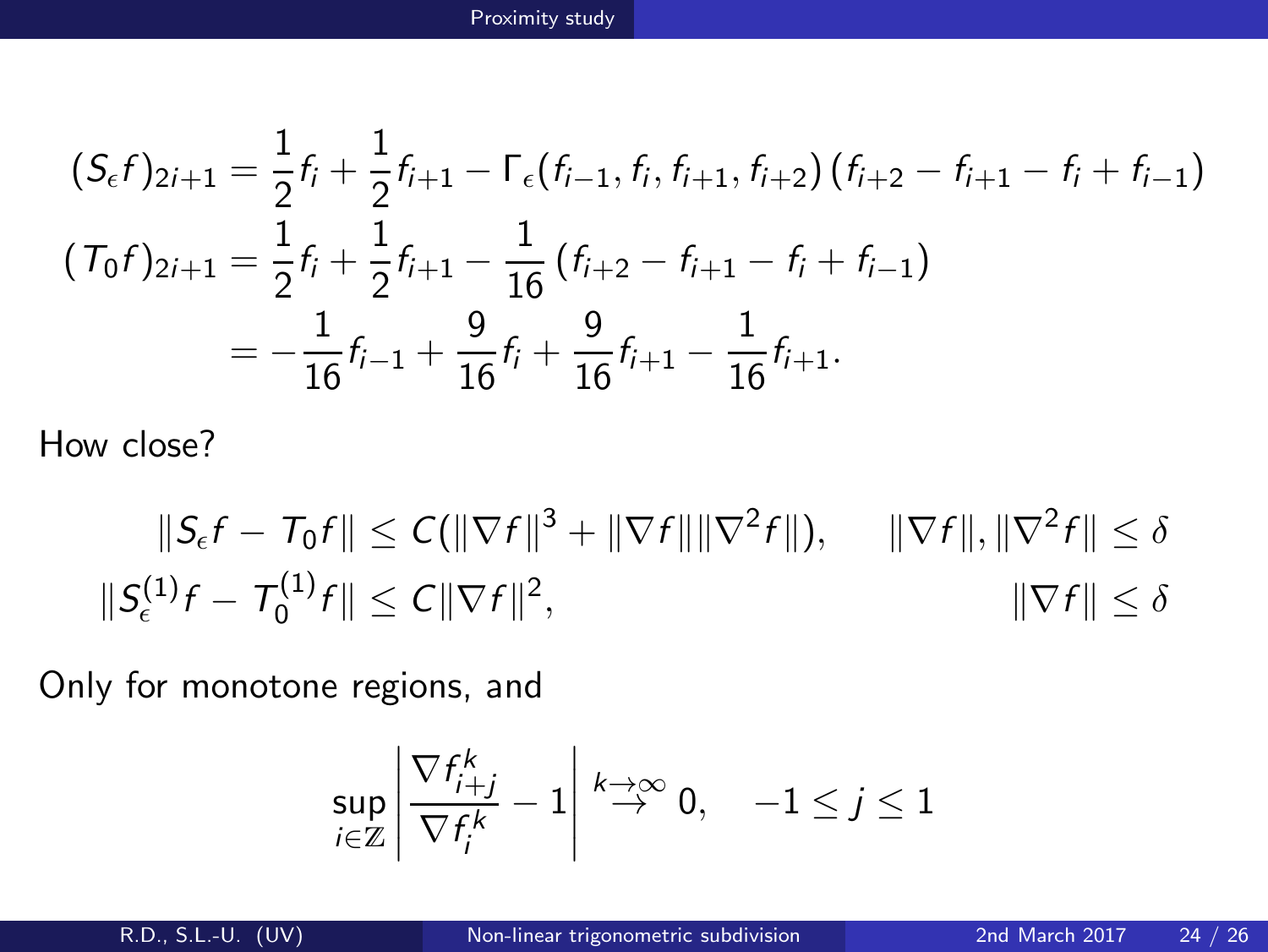$$
\begin{aligned} \n\text{If } \left| \frac{\nabla f_{i+j}^0}{\nabla f_i^0} - 1 \right| &\leq \delta, \\
&\bullet \quad S_{\epsilon} \text{ is } C^{2-} \\
&\bullet \quad \text{or } \quad \text{or } \quad \text{or } \quad \text{or } \quad \text{or } \quad \text{or } \quad \text{or } \quad \text{or } \quad \text{or } \quad \text{or } \quad \text{or } \quad \text{or } \quad \text{or } \quad \text{or } \quad \text{or } \quad \text{or } \quad \text{or } \quad \text{or } \quad \text{or } \quad \text{or } \quad \text{or } \quad \text{or } \quad \text{or } \quad \text{or } \quad \text{or } \quad \text{or } \quad \text{or } \quad \text{or } \quad \text{or } \quad \text{or } \quad \text{or } \quad \text{or } \quad \text{or } \quad \text{or } \quad \text{or } \quad \text{or } \quad \text{or } \quad \text{or } \quad \text{or } \quad \text{or } \quad \text{or } \quad \text{or } \quad \text{or } \quad \text{or } \quad \text{or } \quad \text{or } \quad \text{or } \quad \text{or } \quad \text{or } \quad \text{or } \quad \text{or } \quad \text{or } \quad \text{or } \quad \text{or } \quad \text{or } \quad \text{or } \quad \text{or } \quad \text{or } \quad \text{or } \quad \text{or } \quad \text{or } \quad \text{or } \quad \text{or } \quad \text{or } \quad \text{or } \quad \text{or } \quad \text{or } \quad \text{or } \quad \text{or } \quad \text{or } \quad \text{or } \quad \text{or } \quad \text{or } \quad \text{or } \quad \text{or } \quad \text{or } \quad \text{or } \quad \text{or } \quad \text{or } \quad \text{or } \quad \text{or } \quad \text{or } \quad \text{or } \quad \text{or } \quad \text{or } \quad \text{or } \quad \text{or } \quad \text{or } \quad \text{or } \quad \text{or } \quad \text{or } \quad \text{or } \quad \text{or } \quad \text{or } \quad \text{or } \quad \text{or } \quad \text{or } \quad \text
$$

- $\bullet$  S<sub> $\epsilon$ </sub> is stable
- For  $F_{\epsilon}$  such that  $F' > \tilde{\delta} > 0$ ,
	- $\bullet$  S<sub> $\epsilon$ </sub> has approximation order 4

#### Numerical experiments:

- $S_{\epsilon}$  is at least  $C^{1,34}$
- <span id="page-37-0"></span> $\bullet$  S<sub> $\epsilon$ </sub> has at least 3 order of approximation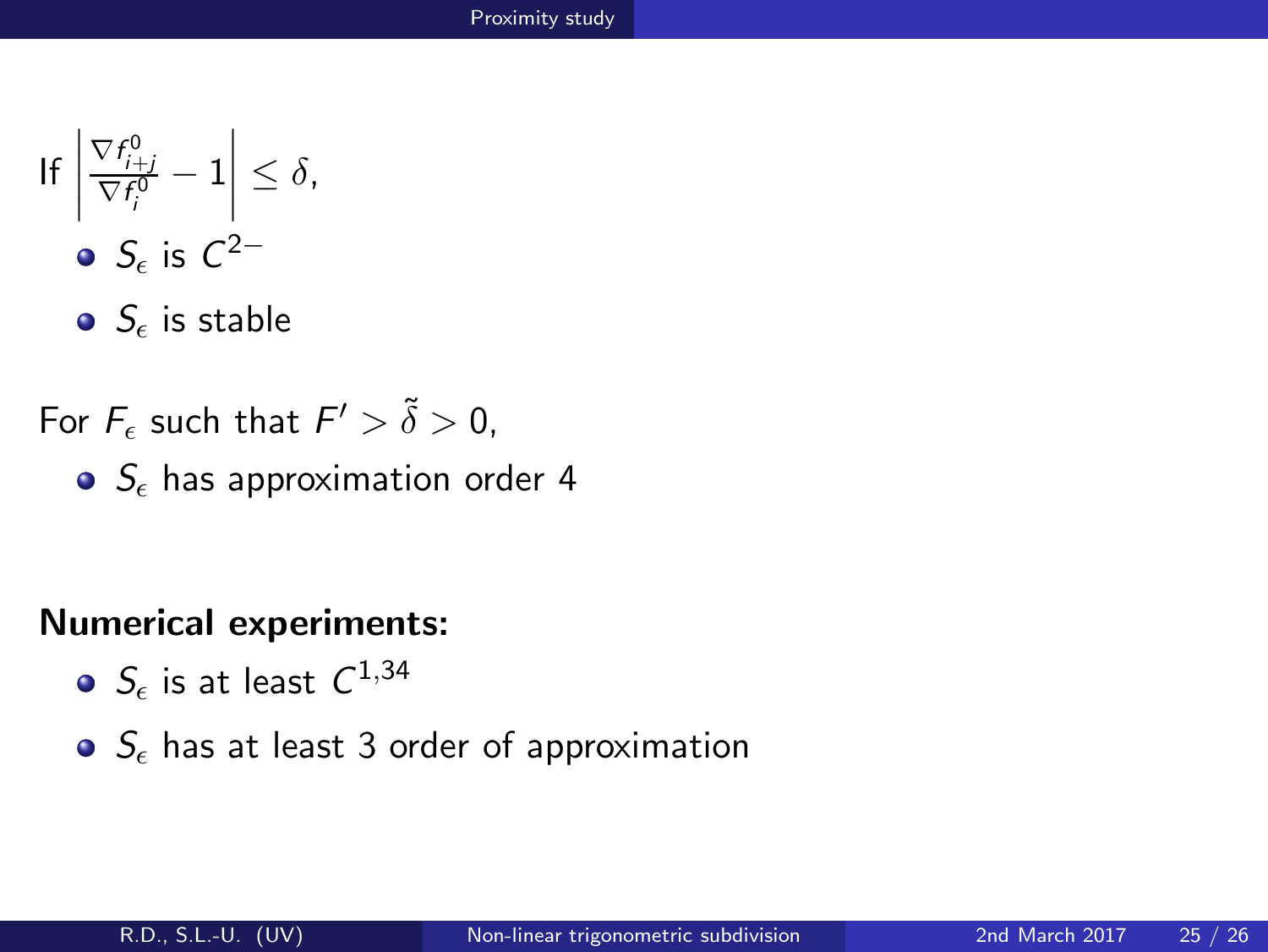## **[Properties](#page-16-0)**

- **•** [Reproduction](#page-17-0)
- [Monotonicity preserving](#page-22-0)
- **[Convergence](#page-26-0)**
- <span id="page-38-0"></span>**•** [Approximation order](#page-30-0)

## [Proximity study](#page-33-0)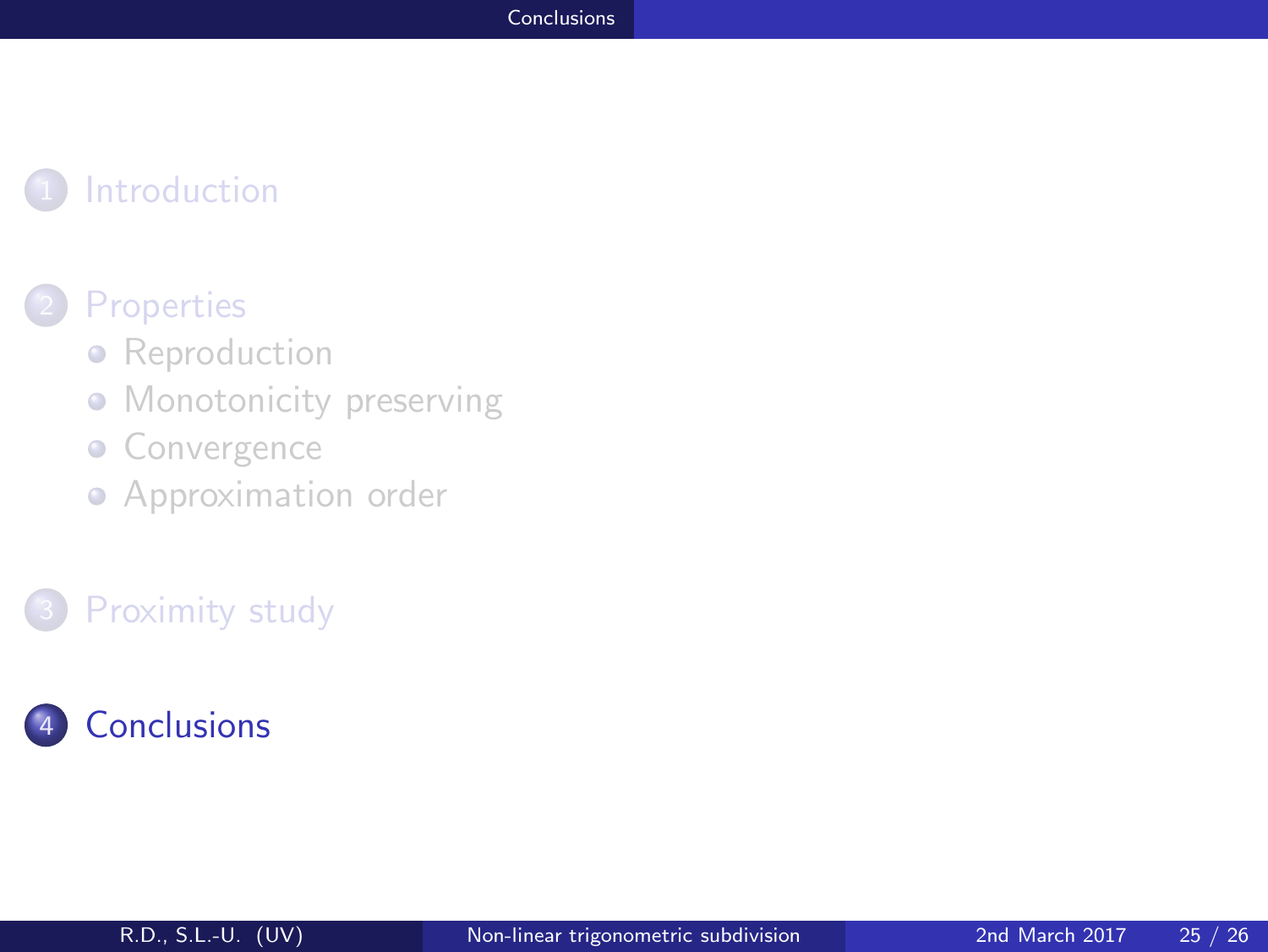- Linear non-stationary subdivision schemes reproducing  $\mathcal{F}(\gamma)$  $\implies$   $\,$  Non-linear stationary subdivision scheme reproducing  $\bigcup_{\gamma} \mathcal{F}(\gamma)$
- Detect  $\gamma$  from  $f^k = (F(i2^{-k}))_{i \in \mathbb{Z}}$ ,  $F \in \mathcal{F}(\gamma)$
- Definition limitations  $\implies$  Truncated version  $\bullet$
- <span id="page-39-0"></span>**•** Properties are related with the monotonicity